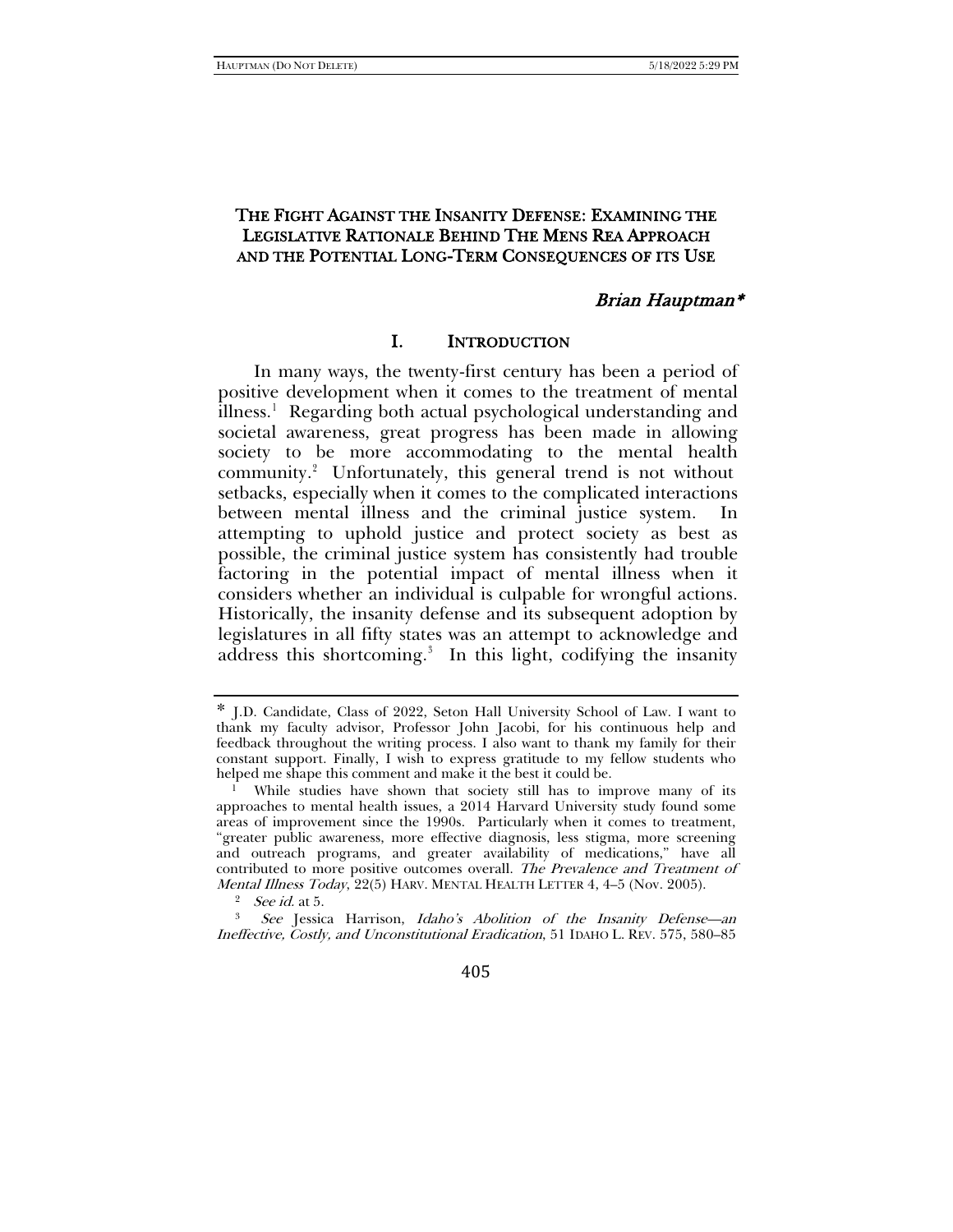defense was a legislative means to offer mentally ill defendants an opportunity to have a judge or jury consider the role that mental illness may have played in the defendant's alleged crime and decide whether justice warranted a guilty verdict in light of that consideration.[4](#page-1-1)

<span id="page-1-7"></span><span id="page-1-6"></span><span id="page-1-0"></span>In recent decades, however, many legislators have reevaluated whether this defense truly benefits society as a whole.<sup>[5](#page-1-2)</sup> Seemingly in response to concerns about the insanity defense's overall effectiveness in protecting society, a handful of states across the country have sought to pull away from the traditional method of accommodating mental illness.<sup>[6](#page-1-3)</sup> Within the four states that have so far taken this path, legislators have enacted a series of statutes reforming the way mental health evidence can be used at trial.<sup>[7](#page-1-4)</sup> These states now allow for a defense on the basis of mental illness only where the illness can be shown to have precluded the defendant from forming the state of mind required for their alleged crime—a formulation of the insanity defense known as the "mens rea approach."[8](#page-1-5) If the prosecution is nonetheless able to prove the required mens rea, mental health evidence can then only be considered by a judge after a guilty verdict is entered and sentencing proceedings have

<sup>(2015).</sup>

<span id="page-1-1"></span><sup>4</sup> The insanity defense is sometimes considered a "justification" defense in that it can lead a defendant to be found not guilty due to the influence of the mental illness. This acquittal occurs even if the state has proven all elements of the offense beyond a reasonable doubt. Daniel J. Nusbaum, The Craziest Reform of Them All: A Critical Analysis of the Constitutional Implications of "Abolishing" the Insanity Defense, 87 CORNELL L. REV. 1509, 1517 (2002).

<span id="page-1-2"></span><sup>&</sup>lt;sup>5</sup> Legislators on both the federal and state level have enacted various types of reforms to address the perceived shortcomings of the insanity defense. These reform efforts include changing evidentiary rules to prevent "ultimate issue" expert testimony, shifting the burden of persuasion for the defense from the state to the defendant, and the institution of the "Guilty But Mentally Ill" plea in which a defendant's mental illness is acknowledged but they are still subject to criminal sanctions. Randy Borum & Solomon M. Fulero, *Empirical Research on the Insanity* Defense and Attempted Reforms: Evidence Toward Informed Policy, 23 L. & HUM. BEHAV. 375, 381–83 (1999).

<span id="page-1-3"></span><sup>6</sup> Marc Rosen, Insanity Denied: Abolition of the Insanity Defense in Kansas, 8 KAN. J. L. & PUB. POL'Y 253, 256 (1997).

<span id="page-1-5"></span><span id="page-1-4"></span><sup>7</sup> See, e.g., MONT. CODE ANN. § 46-14-102 (Lexis 2019); IDAHO CODE § 18- 207(1) (2020); UTAH CODE ANN. § 76-2-305 (Lexis 2020); Kahler v. Kansas, 140 S. Ct. 1021, 1025-26 (2020).

<sup>8</sup> Nusbaum, supra not[e 4,](#page-1-0) at 1519–21.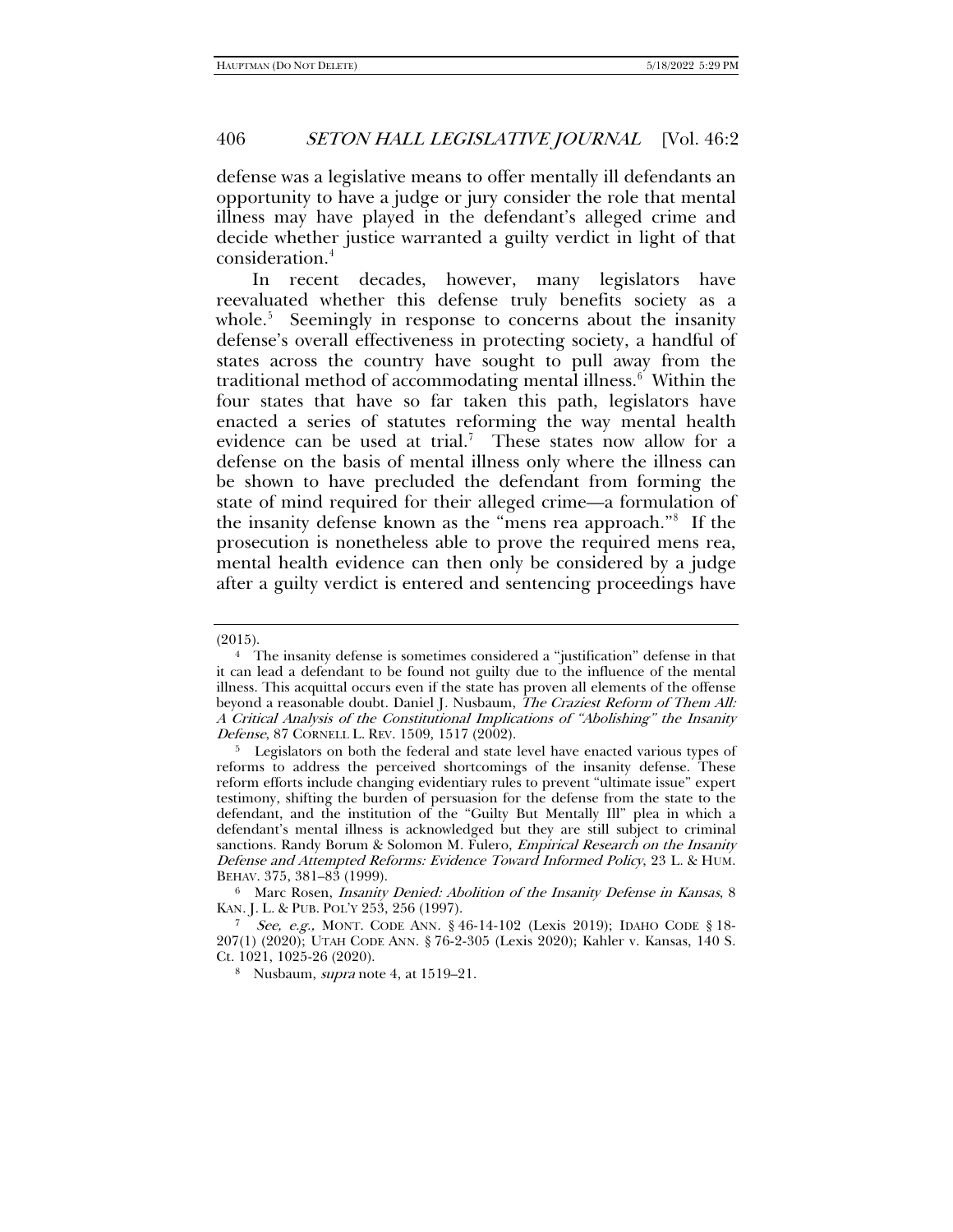$begincdot$ <sup>[9](#page-2-0)</sup>

While the mens rea approach has only been adopted by four states, this Comment will seek to examine the effects that its adoption has had, and continues to have, on the many who suffer from mental illness within those jurisdictions. Instead of discussing the legality or constitutionality of the approach, this Comment will consider its effects and the underlying beliefs that have led legislatures in Montana, Utah, Idaho, and Kansas to move away from the traditional insanity defense. There is evidence to suggest that the adoption of the mens rea approach by these four legislatures has harmed mentally ill individuals by both confirming mental health stereotypes and reforming the criminal justice system in a manner that has put the mentally ill at an even greater disadvantage. The overall goal of this exploration is to further inform legislative debate in these four states, and in any future state seeking to adopt the mens rea approach. The hope is that this Comment will provide legislators with a better understanding of the potential consequences involved with the mens rea approach.

Part II of this Comment will focus on the history of the insanity defense leading up to the adoption of the mens rea approach. It will explore how state legislatures originally viewed the defense and how that view began to shift, resulting in the mens rea reforms. Part II will also break down the individual statutes that were ultimately enacted by the four states that adopted the mens rea approach. Part III will examine the Kahler *v. Kansas*<sup>[10](#page-2-1)</sup> opinion and discuss the implications that arose from the Supreme Court's decision to uphold the constitutionality of the mens rea approach. Part IV will go into depth regarding the individual views that justified these legislative reforms and examine the evidence that supports or contradicts them. Part V will examine how the mens rea approach puts these views into practice and the consequences that are evidenced to have resulted. Finally, Part VI will reiterate how the apparent reality of these consequences should make legislatures cautious, necessitating further consideration about whether reforms like the mens rea approach are truly beneficial or whether they

<span id="page-2-1"></span><span id="page-2-0"></span><sup>&</sup>lt;sup>9</sup> See, e.g., Kahler v. Kansas, 140 S. Ct. 1021, 1025-26 (2020).

<sup>10</sup> Kahler v. Kansas, 140 S. Ct. 1021 (2020).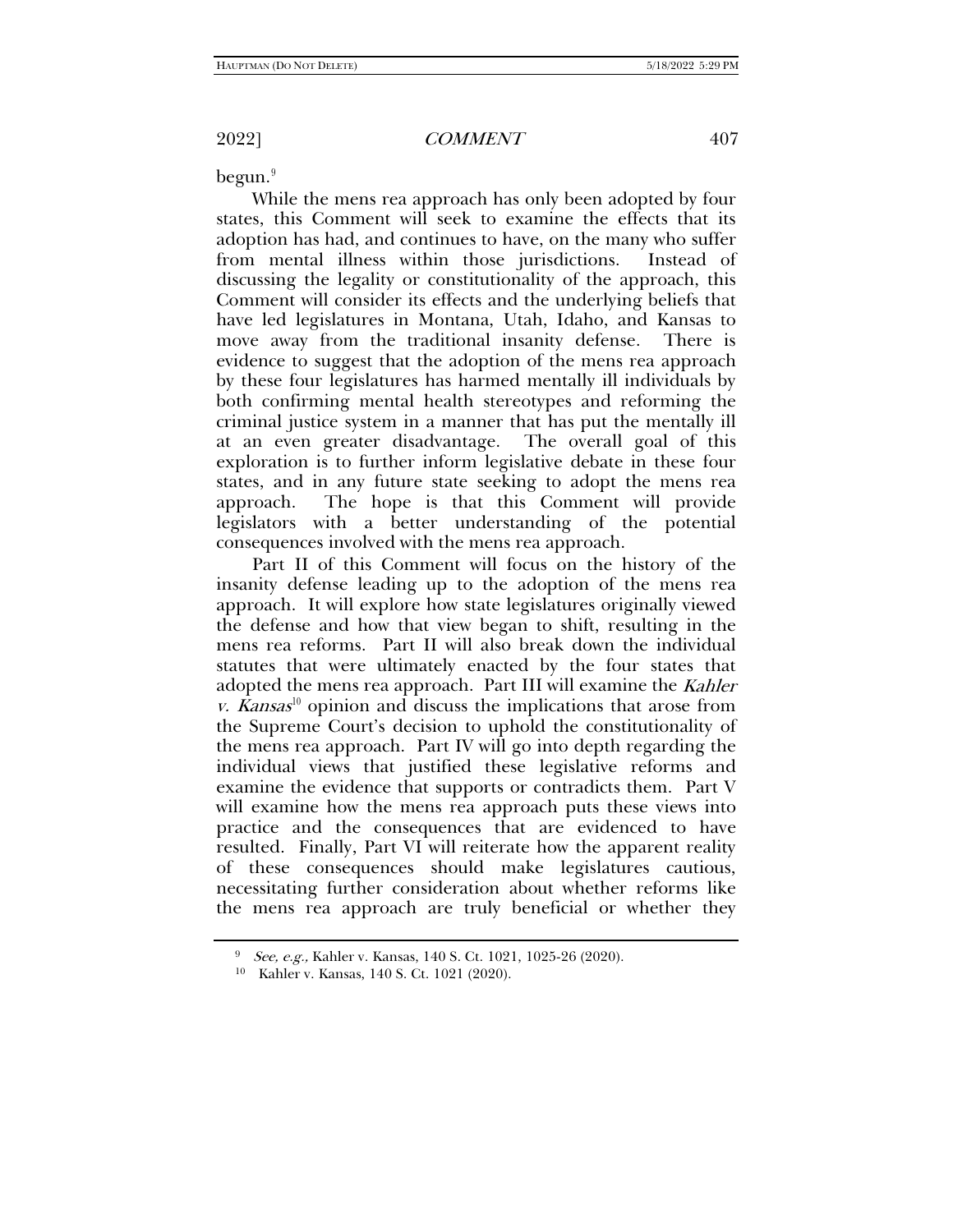should be abandoned.

### II. LEGISLATIVE TREND

<span id="page-3-0"></span>The significance of a defendant's ability to understand the morality of their actions has deep roots in the western legal tradition.<sup>[11](#page-3-1)</sup> Some of the first foundations of the insanity defense come from accounts of thirteenth-century trial proceedings where an English judge instructed a jury to consider the defendant's capacity to reason during their deliberations.<sup>[12](#page-3-2)</sup> Initially, this defense was not used to prevent a guilty verdict and instead involved a post-conviction plea for a royal pardon.<sup>[13](#page-3-3)</sup> The philosophy behind this was that mental illness can so severely interfere with an individual's ability to reason that they could not be assigned the same moral blameworthiness, and therefore legal fault, as someone who fully understood their actions.<sup>[14](#page-3-4)</sup>

It was this initial concern—that mental illness could transform a traditional guilty verdict into an unjust outcome which led to the official creation of the M'Naghten test and encouraged its adoption by legislatures in all fifty states.<sup>[15](#page-3-5)</sup> Under the M'Naghten test, an individual is not responsible for his or her criminal actions if, due to a mental illness, the individual did not know "the nature and quality of the act he or she committed," or he or she did not "know that the act was wrong."<sup>[16](#page-3-6)</sup> The widely adopted M'Naghten test was the standard insanity defense used across the country for over a century before states began questioning its ability to properly achieve just outcomes.<sup>[17](#page-3-7)</sup>

<span id="page-3-1"></span><sup>&</sup>lt;sup>11</sup> Henry F. Fradella, *From Insanity to Beyond Diminished Capacity: Mental* Illness and Criminal Excuse in the Post-Clark Era, 18 U. FLA. J. L. & PUB. POL'Y 7, 13–14 (2007).

<span id="page-3-8"></span><sup>12</sup> Id.

<span id="page-3-3"></span><span id="page-3-2"></span><sup>&</sup>lt;sup>13</sup> Id.; see also Harrison, supra not[e 3,](#page-0-3) at 580 (referring to a 1723 English court holding that stated a defendant could only make use of a defense of insanity if he was "totally deprived of his understanding and memory so as to not know what he is doing, no more than an infant, a brute, or a wild beast.").

<sup>&</sup>lt;sup>14</sup> Harrison, *supra* not[e 3,](#page-0-3) at 579.

<sup>&</sup>lt;sup>15</sup> See Harrison, supra note [3,](#page-0-3) at 581–82.

<sup>16</sup> Fradella, supra not[e 11,](#page-3-0) at 16–17.

<span id="page-3-7"></span><span id="page-3-6"></span><span id="page-3-5"></span><span id="page-3-4"></span><sup>&</sup>lt;sup>17</sup> From Daniel M'Naughten to John Hinckley: A Brief History of the Insanity Defense, PBS FRONTLINE, http://www.pbs.org/wgbh/pages/frontline/shows/crime/ trial/history.html (last visited Feb. 6, 2022).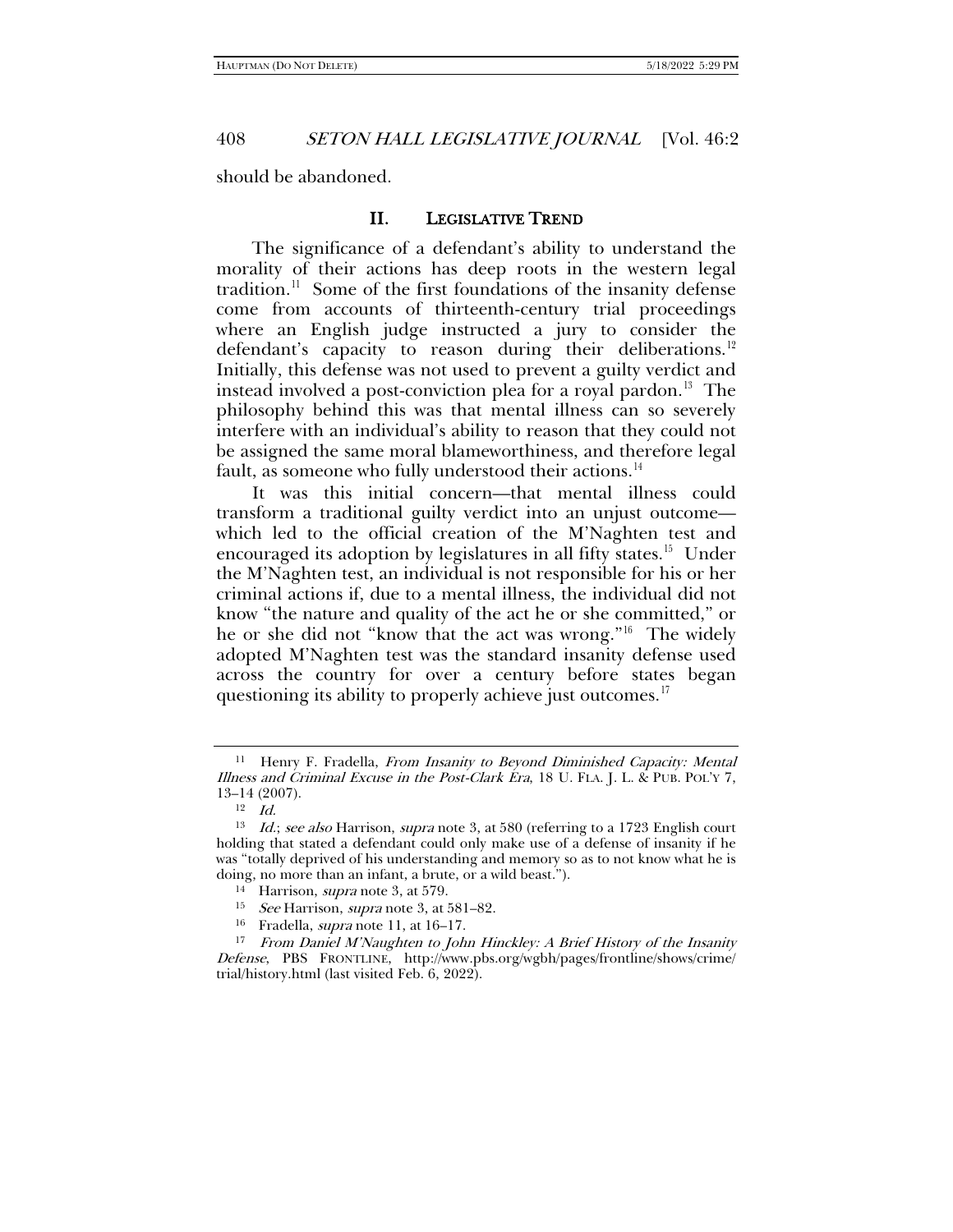The shift toward new approaches to the insanity defense began in the 1950s and 1960s with new tests being theorized and debated upon by both state legislators and judges.<sup>[18](#page-4-0)</sup> The first widely adopted reform to the traditional defense was the Model Penal Code Test ("ALI").<sup>19</sup> Following the path of previous reform efforts, the ALI construction was created to be less restrictive and more accessible than the M'Naghten test.<sup>[20](#page-4-2)</sup> This is because, under the ALI standard, a defendant can be acquitted if, due to a mental illness, they lacked "substantial capacity" to appreciate the wrongfulness of their actions or they were unable to conform their behavior to the law. $21$  By 1998, almost half of state legislatures either explicitly adopted or otherwise approved of the ALI test as a replacement for the M'Naghten standard.<sup>[22](#page-4-4)</sup>

The ALI reform to the insanity defense was one of many reform actions taken during the 1960s, 1970s, and 1980s, in which legislatures sought to further protect the civil rights of the mentally ill.<sup>[23](#page-4-5)</sup> Despite this trend toward more accessible policies, legislators in other states began supporting more restrictive efforts. $24$  Instead of acting out of a belief that mentally ill defendants needed more accommodations, some legislators began acting out of a concern that the M'Naghten test was too

<span id="page-4-6"></span><sup>24</sup> From Daniel M'Naughten to John Hinckley, supra not[e 17](#page-3-8).

<sup>18</sup> Id.

<span id="page-4-1"></span><span id="page-4-0"></span><sup>&</sup>lt;sup>19</sup> Borum & Fulero, supra note [5,](#page-1-6) at 377; see also From Daniel M'Naughten to John Hinckley, supra note [17](#page-3-8) (outlining that prior to the creation of the ALI approach, the U.S. Court of Appeals for the D.C. Circuit rejected the M'Naghten test in 1954, creating the Durham rule. This rule was an attempt to allow more scientific evidence of mental illness to be considered, with the rule holding that "a defendant could not be found criminally responsible 'if his unlawful act was the product of mental disease or mental defect.'").

<sup>&</sup>lt;sup>20</sup> Borum & Fulero, *supra* note [5,](#page-1-6) at 377.

<span id="page-4-3"></span><span id="page-4-2"></span><sup>&</sup>lt;sup>21</sup> Since its creation, the ALI test has become the most widely adopted form of the insanity defense outside of the M'Naghten test. Borum & Fulero, supra note [5,](#page-1-6) at 377.

<span id="page-4-5"></span><span id="page-4-4"></span><sup>&</sup>lt;sup>22</sup> From Daniel M'Naughten to John Hinckley, supra not[e 17.](#page-3-8)<br><sup>23</sup> In addition to the more expansive test for the insanity defense, many state legislatures also enacted statutes in response to judicial decisions regarding indefinite confinement of mentally ill individuals. These state legislatures began reforming their laws to provide for more protective procedures, like the periodic reassessment of individuals confined to a mental health facility after being found not guilty for reason of insanity. See From Daniel M'Naughten to John Hinckley, supra note [17](#page-3-8).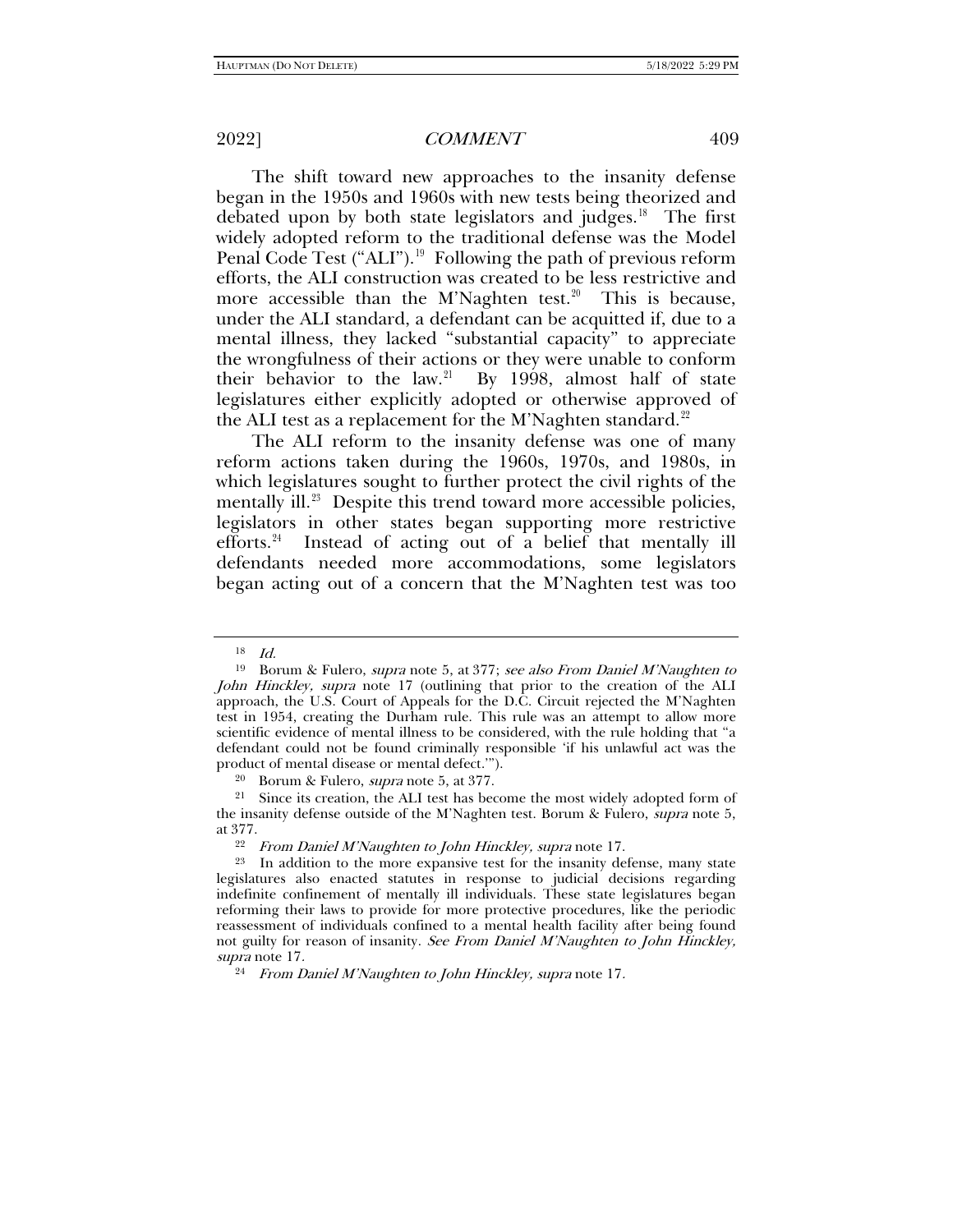permissive.[25](#page-5-0) These legislators argued that the traditional insanity defense posed a threat to the public because it allowed individuals who should have been held accountable to reenter society without facing punishment for their crime. $26$ 

<span id="page-5-6"></span>This increased focus on mental illness' supposed threat to public safety reflected similar shifts in thinking among segments of the U.S. population, feeding legislative efforts to restrict how and when the insanity defense could be used.<sup>27</sup> For example, in a series of surveys conducted in Wyoming following the trial of John Hinkley, "large segments of community residents (90%), college students (94%), legislators (87%), police officers (91%), state hospital aides (94%), state hospital professionals (54%), and mental health center professionals (49%) agreed with the statement: 'Too many people escape responsibility for crimes by pleading insanity.'"[28](#page-5-3)

Of these efforts to protect the public, many involved relatively slight changes to the procedural uses of the insanity defense.[29](#page-5-4) This included Congress' passage of the Insanity Defense Reform Act, which amended the Federal Rules of Evidence to prevent mental health experts from testifying as to the "ultimate issue" as an expert witness. $30$  In seventeen states,

<sup>&</sup>lt;sup>25</sup> From Daniel M'Naughten to John Hinckley, supra not[e 17](#page-3-8).<br><sup>26</sup> Montana's former Assistant Attorney General John Mayı

<span id="page-5-1"></span><span id="page-5-0"></span><sup>26</sup> Montana's former Assistant Attorney General John Maynard justified his state's adoption of a mens rea reform in a prepared statement to the U.S. Senate by including an anecdote of how a defendant went about faking insanity so they could use the insanity defense and be released. This, along with concerns that defendants were not being held accountable, are examples of the concerns that individuals within the Montana state government had over the potential consequences of a less restrictive insanity defense. See Insanity Defense in Federal Courts: Hearing on H.R. 6783 and Related Bills Before the Subcomm. on Crim. Just. of the H. Comm. on the Judiciary, 97th Cong 240–41 (1982) [hereinafter Statement of John Maynard]. These concerns were also presented by other members of Congress during debates regarding federal legislation introduced to restrict the insanity defense. For example, former U.S. Attorney General Edwin Meese supported abolishing the defense because it would "'rid . . . the streets of some of the most dangerous people that are out there, that are committing a disproportionate number of crimes.'" Rosen, supra not[e 6,](#page-1-7) at 256.

 $27$  Rosen, *supra* note [6,](#page-1-7) at 255–56.

<span id="page-5-3"></span><span id="page-5-2"></span><sup>&</sup>lt;sup>28</sup> Rosen, *supra* note [6,](#page-1-7) at 255-56 (citing Richard A. Pasewark et al., *Opinions* About the Insanity Plea, 8 J. FORENSIC PSYCHOL. 63, 67 (1981)).

<sup>29</sup> Borum & Fulero, supra note [5,](#page-1-6) at 380–82.

<span id="page-5-5"></span><span id="page-5-4"></span><sup>&</sup>lt;sup>30</sup> The ultimate issue rule prevents expert witnesses from explicitly testifying "that a criminal defendant is or is not insane." In the M'Naghten context, this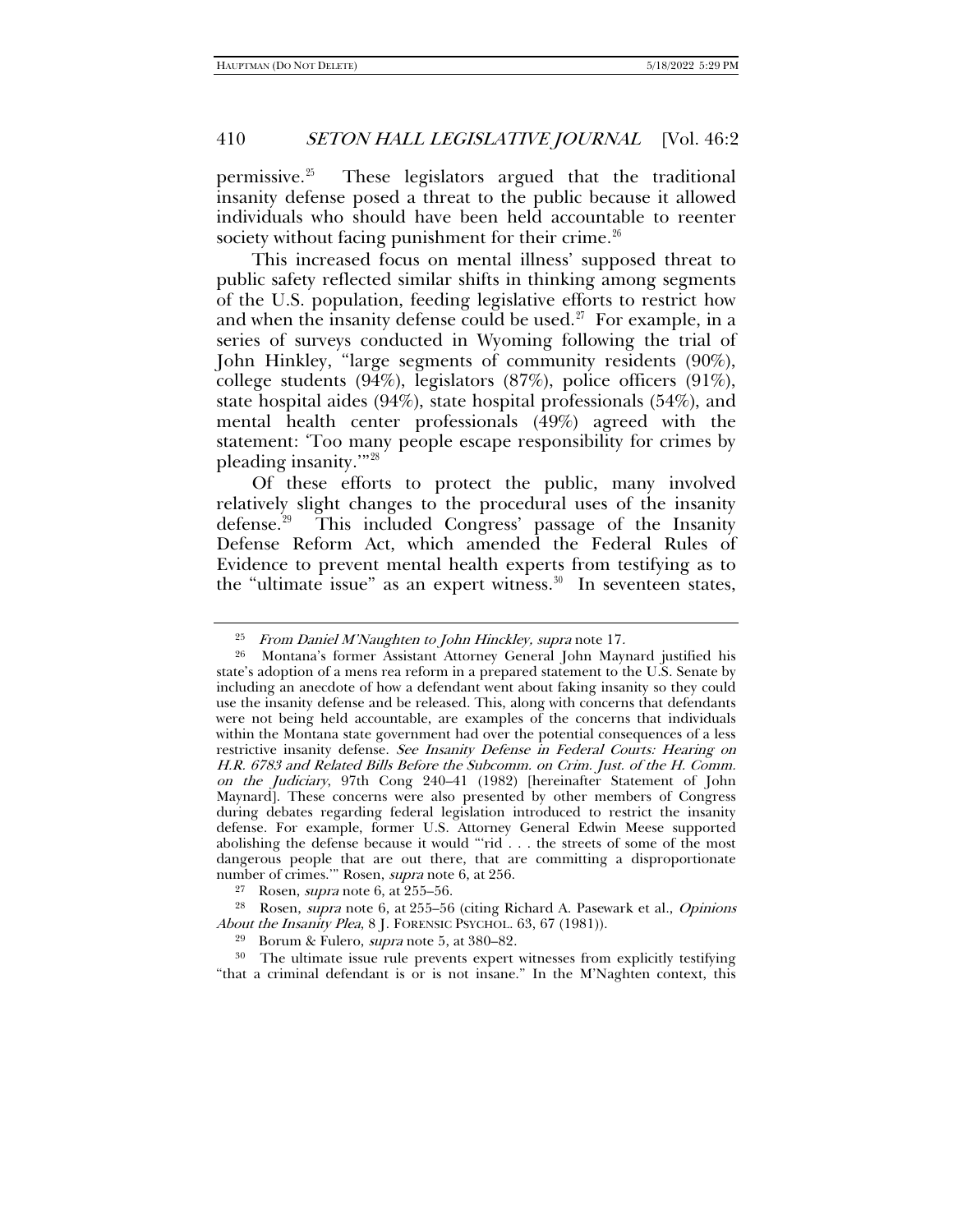this desire also led legislatures to shift the burden of persuasion for the insanity defense from the prosecution to the defendant.<sup>[31](#page-6-0)</sup> For other state legislatures, however, mere procedural changes were not enough to protect the public and larger reforms were undertaken.<sup>[32](#page-6-1)</sup>

Since 1975, thirteen state legislatures have adopted the guilty but mentally ill ("GBMI") plea as an alternative to the insanity defense.<sup>[33](#page-6-2)</sup> GBMI was not a replacement for the previous forms of the insanity defense, but it theoretically granted jurors an alternative path to acknowledge a defendant's mental illness without necessarily providing an acquittal.<sup>34</sup> Proponents of GBMI believed that it would preserve the overall purpose of the insanity defense while allowing blameworthy defendants to receive prison sentences instead of being directly released or civilly committed following an acquittal. $35$ 

The legislatures in four states, however, found the GBMI verdict did not sufficiently address the supposed failings of the traditional insanity defense or the threat that it posed to the public.[36](#page-6-5) Rather than adopting a GBMI option and otherwise

<span id="page-6-4"></span><span id="page-6-3"></span><sup>35</sup> In practice, very few defendants found guilty but mentally insane actually received treatment, as most states did not guarantee that these individuals would be handled differently from other guilty defendants. In many ways, it was the fact that this defense did not produce outcomes that were significantly different from a traditional guilty verdict that led to the GBMI plea not being widely accepted. Fradella, supra not[e 11,](#page-3-0) at 28–31.

<span id="page-6-5"></span><sup>36</sup> See INGO KEILITZ & JUNIUS FULTON, THE INSANITY DEFENSE AND ITS ALTERNATIVES: A GUIDE FOR POLICYMAKERS, 13–14 (1984) (quoting State Senator Thomas E. Towe, a chief sponsor for Montana's mens rea statue, and David H. Leroy, former Idaho Attorney General, who explained that the purpose of their states adopting the mens rea approach was to prevent criminals from going "scotfree," and to remove a defense that engendered distrust among the populous). In addition to the mens rea approach, Arizona adopted the guilty except insane ("GEI") approach which also replaced their traditional insanity defense. Under this approach, a person who is found GEI is still legally guilty but they are exempt from criminal punishment. For more information about the elements of this alternate

<span id="page-6-6"></span>prohibition would allow an expert to testify about the defendant's mental illness but prevent them from directly stating that the defendant did not understand the nature and quality of the act or did not know that the act was wrong. See Borum & Fulero, supra note [5,](#page-1-6) at 381.

<sup>31</sup> Borum & Fulero, supra note [5,](#page-1-6) at 381.

<sup>&</sup>lt;sup>32</sup> Borum & Fulero, *supra* note [5,](#page-1-6) at 382.<br><sup>33</sup> Borum & Fulero, *supra* note 5, at 382.

<span id="page-6-2"></span><span id="page-6-1"></span><span id="page-6-0"></span><sup>33</sup> Borum & Fulero, supra note [5,](#page-1-6) at 382–83; see Fradella, supra note [11,](#page-3-0) at 28– 29.<br> $34$  Fradella, *supra* not[e 11,](#page-3-0) at 28–31.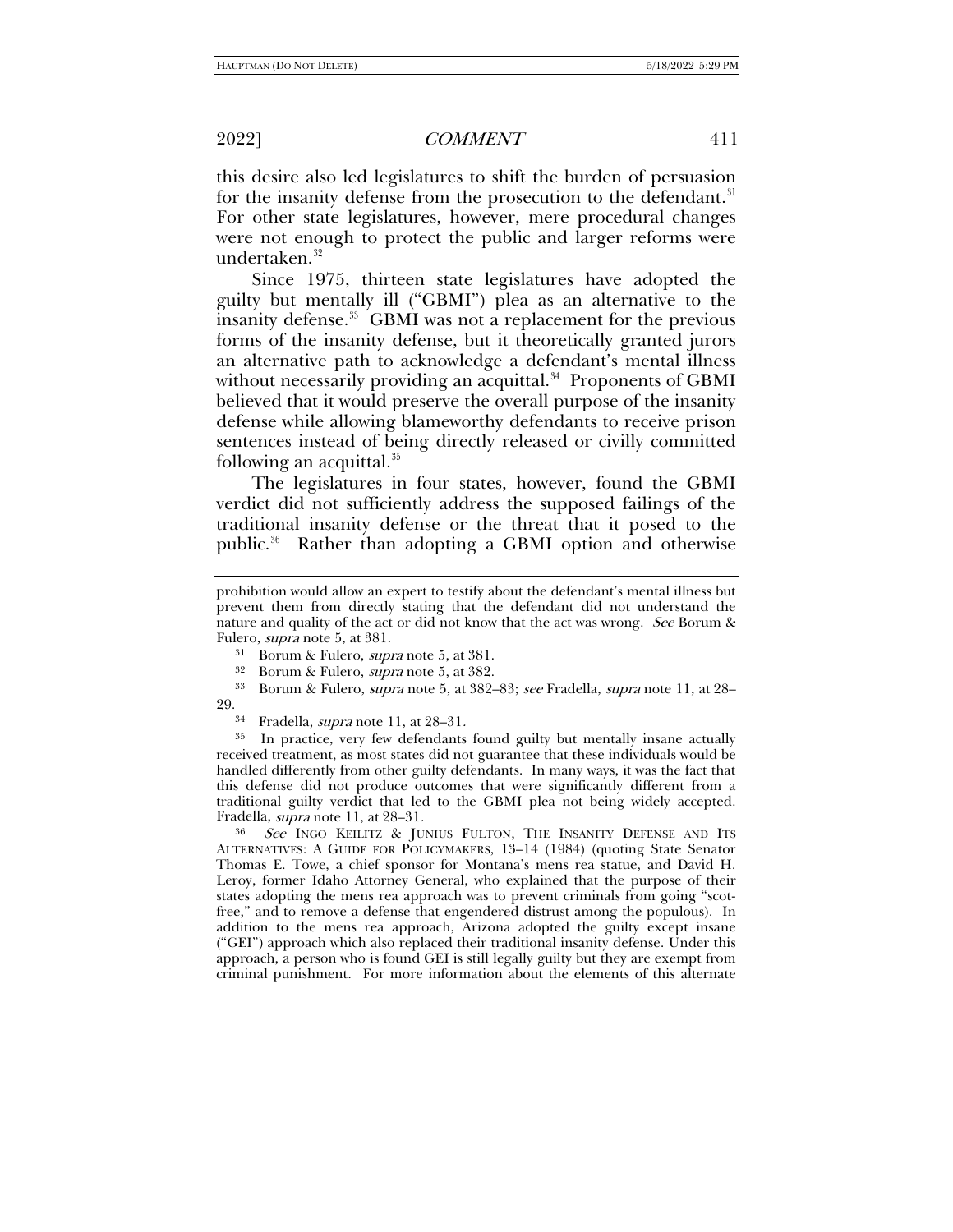<span id="page-7-0"></span>maintaining the insanity defense, these legislatures enacted the mens rea approach through a series of statutory reforms that directly limited when any such defense could be used.<sup>[37](#page-7-1)</sup> Under the mens rea systems adopted by these states, mental health evidence could only be introduced during a trial to contest the mens rea element of the crime.<sup>[38](#page-7-2)</sup> After a guilty verdict is reached, the defendant can once again make use of mental health evidence to influence judicial discretion during sentencing.<sup>[39](#page-7-3)</sup> Using this structure, the legislatures in these states significantly decreased the number of mentally ill individuals who could successfully obtain an acquittal due to their condition. $40$ 

In the four states that adopted the mens rea approach, and particularly in Montana and Idaho, there is evidence to suggest that the severe reduction in the use of the defense was the goal that legislators had in mind when enacting the approach. $41$ Officials in states that championed these reforms, like Idaho Attorney General David H. Leroy, expressed beliefs that restricting the defense would:

> eliminate the average citizen's frustration with the complicated, cumbersome, obstructive, and illogical process which the mental defense has become in the courtrooms of modern America. The spectacle of psychiatric battles, extended trial costs in time and dollars, questionable verdicts, and cynical comments by experts have highlighted the

construction, see Fradella, supra not[e 11,](#page-3-0) at 31–32.

<span id="page-7-1"></span><sup>37</sup> See Rita D. Buitendorp, A Statutory Lesson from "Big Sky Country" on Abolishing the Insanity Defense, 30 VAL. UNIV. L. REV. 965, 982-89 (1996); see also Nusbaum, supra note [4,](#page-1-0) at 1515.

<span id="page-7-2"></span><sup>&</sup>lt;sup>38</sup> Nusbaum, *supra* note [4,](#page-1-0) at 1521; see also, e.g., MONT. CODE ANN. § 46-14-102 (Lexis 2019); IDAHO CODE § 18-207(1) (2020); UTAH CODE ANN. § 76-2-305 (Lexis 2020); Kahler v. Kansas, 140 S. Ct. 1021, 1037 (2020).

 $39$  See Nusbaum, supra note [4,](#page-1-0) at 1567.

<span id="page-7-4"></span><span id="page-7-3"></span><sup>40</sup> Statistical information indicates that in the decades following Montana's adoption of the mens rea approach, only 1% of defendants were able to use the defense to achieve an acquittal, making this defense much more restrictive than its previous form of the insanity defense. See Buitendorp, supra not[e 37,](#page-7-0) at 988.

<span id="page-7-5"></span><sup>41</sup> KEILITZ & FULTON, supra note [36,](#page-6-6) at 13–14; see also Statement of John Maynard, supra note [26,](#page-5-6) at 235 (stating that there had been no successful uses of the insanity defense since the adoption of the mens rea approach in a statement to Congress praising and justifying the adoption of the reform).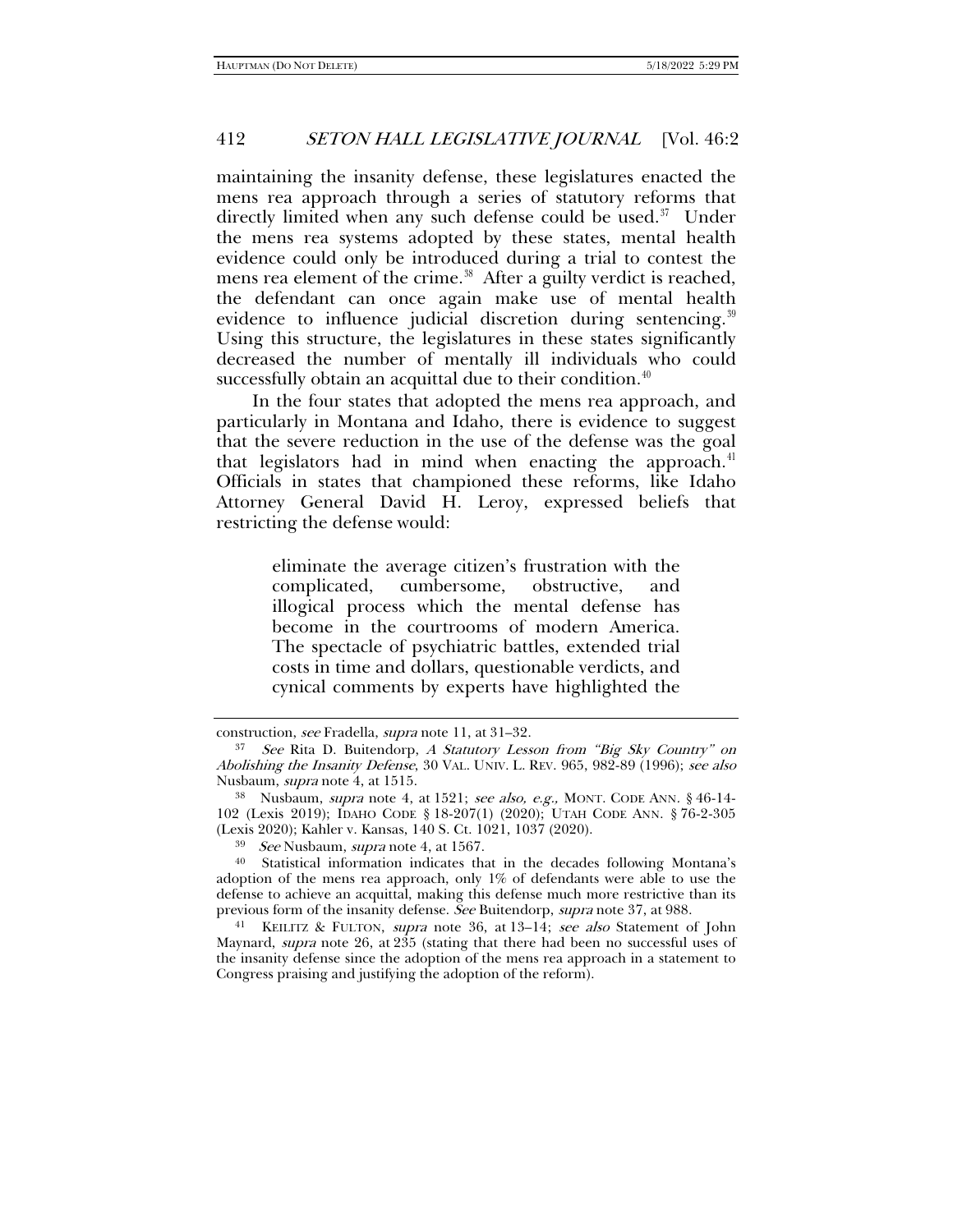"insanity" of the insanity defense. The result has been that millions of law-abiding citizens have acquired a disrespect for the practicality and results obtained in our legal system.<sup>[42](#page-8-1)</sup>

Whether out of a concern for how the traditional insanity defense had previously been applied or due to a view that psychological experts and evidence did not belong in the criminal justice system, these legislators acted to curtail the role of the insanity defense to protect their citizenry.<sup>[43](#page-8-2)</sup>

<span id="page-8-5"></span>As for Utah and Kansas, while there is little direct insight into the motives behind legislators who supported these reforms, evidence suggests that safety concerns regarding the accessibility of the defense played a visible role in the debate regarding their enactment.<sup>44</sup> For example, during Kansas's legislative debates over the mens rea approach, family members of victims killed by defendants who were subsequently found not guilty for reasons of insanity ("NGRI") testified regarding the unreliability of psychiatric testimony, which is central to the defense, as well as the distrust that existed regarding the sincerity of the defense's use by defendants. $45$  Even without knowing what particular beliefs led to these statutory reforms, the continued use of this approach by these legislatures is also notable. Whether or not these legislators set out to reduce a defendant's ability to acquit

<span id="page-8-0"></span>

<span id="page-8-1"></span><sup>&</sup>lt;sup>42</sup> KEILITZ & FULTON, *supra* note [36,](#page-6-6) at 13-14; see also Gilbert Geis & Robert Meier, Abolition of the Insanity Plea in Idaho: A Case Study, 477 ANNALS AM. ACAD. POL. & SOC. SCI. 72, 74 (1985); see also Brief of the Idaho Association of Criminal Defense Lawyers et al. as Amici Curiae Supporting the Petitioner at 11, Kahler v. Kansas, 140 S. Ct. (2019) (No. 18-6135) ("To justify the decision to abolish the defense, Montana relies on the claim that abolition furthers 'goals of protection of society and education.'").

<span id="page-8-2"></span>See Geis & Meier, supra note [42,](#page-8-0) at 74-75; see also Statement of John Maynard, *supra* not[e 26,](#page-5-6) at 237-38.

<span id="page-8-3"></span><sup>44</sup> While the Kansas legislators were not very forthcoming with their specific beliefs regarding the defense, some have pointed to the series of bills that were proposed in the state legislature to restrict the use of the insanity defense leading up to 1995, as well as the actual adoption of the mens rea approach, as evidence that the state legislators either shared or were responding to the public's anxiety about the defense. Raymond L. Spring, Farewell to Insanity: A Return to Mens Rea, 66 J. KAN. BAR ASS'N 38, 44–45 (1997).

<span id="page-8-4"></span><sup>&</sup>lt;sup>45</sup> See Brief for Lynn Denton et al. as Amici Curiae Supporting Respondent at 13–14, Kahler v. Kansas, 140 S. Ct. 1021 (2020).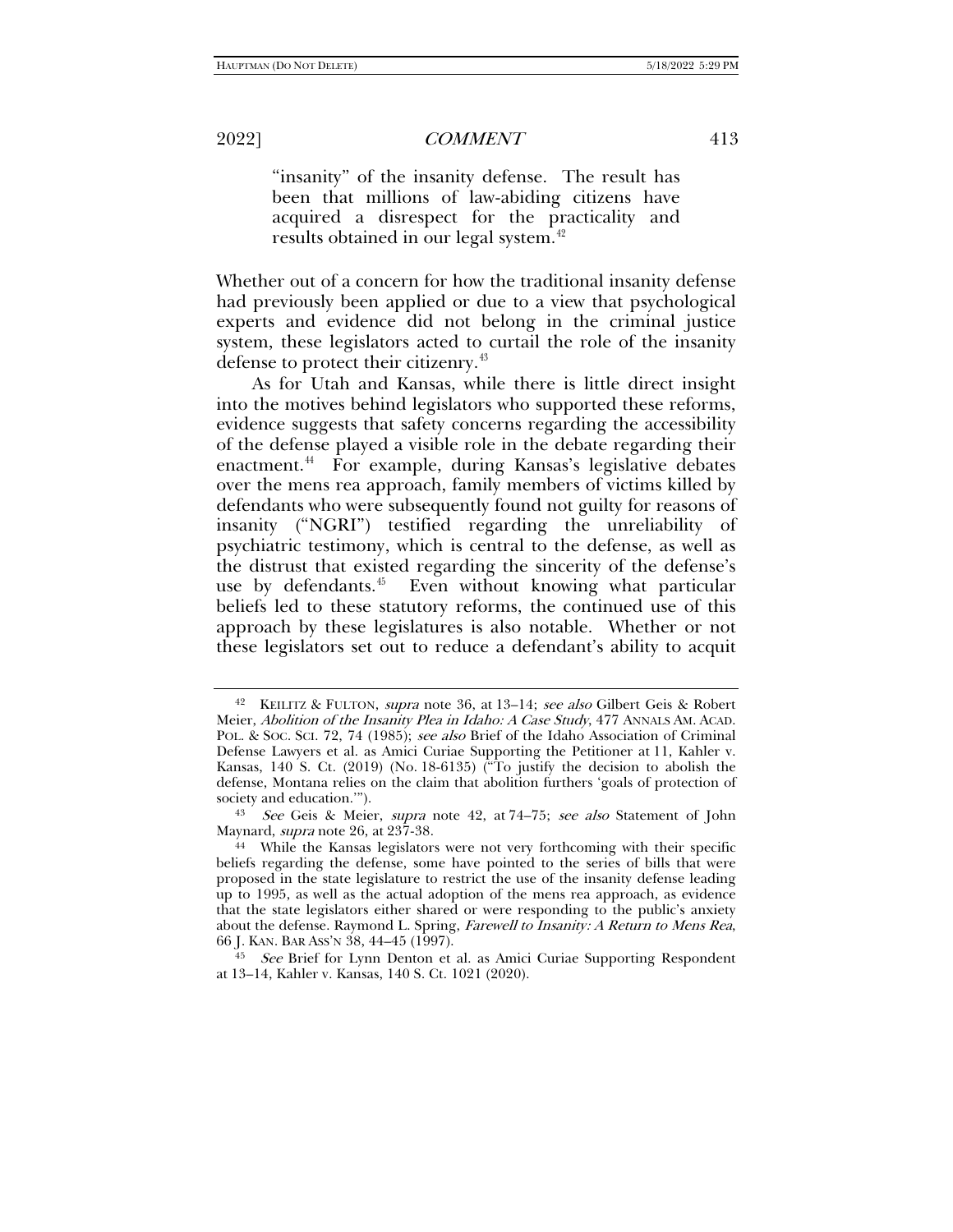themselves by introducing mental health evidence, at the very least, it has been an acceptable side effect of the mens rea approach's continued use.

It should also be noted that the mens rea approaches taken by these four states are not identical. Montana, the first state to adopt the mens rea approach, removed the language in its criminal statutes that provided the insanity defense as an available affirmative defense.<sup>46</sup> In its place, the Montana legislature added language that stated: "[e]vidence that the defendant suffered from a mental disease or disorder or developmental disability is admissible to prove that the defendant did or did not have a state of mind that is an element of the offense."[47](#page-9-1) This new statutory language, along with reforms to Montana's mens rea terminology that occurred around the same time, requires defendants to present any mental health evidence in the context of how it affected the knowingness or purposefulness of the defendant's actions.<sup>48</sup> Additionally, at the defendant's request following a guilty verdict, Montana's approach requires judges to evaluate whether they believe the defendant suffered from a mental illness and to include that consideration in sentencing decisions.[49](#page-9-3)

Unlike Montana, Idaho took a more straightforward approach by passing a law that explicitly declared that "[m]ental condition shall not be a defense to any charge of criminal conduct."[50](#page-9-4) The Idaho statute goes on to clarify that this restriction does not apply to the defendant's use of mental health evidence to negate a crime's mens rea element.<sup>51</sup> The Idaho state legislature also amended its sentencing guidelines, similar to

<sup>&</sup>lt;sup>46</sup> See Buitendorp, supra note [37,](#page-7-0) at 984.

MONT. CODE ANN. § 46-14-102 (Lexis 2019).

<span id="page-9-2"></span><span id="page-9-1"></span><span id="page-9-0"></span><sup>48</sup> Critics of this approach argue that even if defendants are allowed to use mental health evidence to inform mens rea it is largely ineffective because mental health evidence cannot easily fit into a discussion of whether someone acted purposefully or knowingly. They suggest that in a potential case where a defendant attacked a victim due to voices in their head telling them to kill, such evidence would not necessarily lead to acquittal because, regardless of the influence that imaginary voices had on the defendant, the actions could still be considered purposeful. See Buitendorp, supra note [37,](#page-7-0) at 984–89.

<span id="page-9-3"></span><sup>49</sup> MONT. CODE ANN. § 46-14-311 (Lexis 2021).

<span id="page-9-4"></span><sup>50</sup> IDAHO CODE ANN. § 18-207 (West 2021).

<span id="page-9-5"></span><sup>51</sup> Id.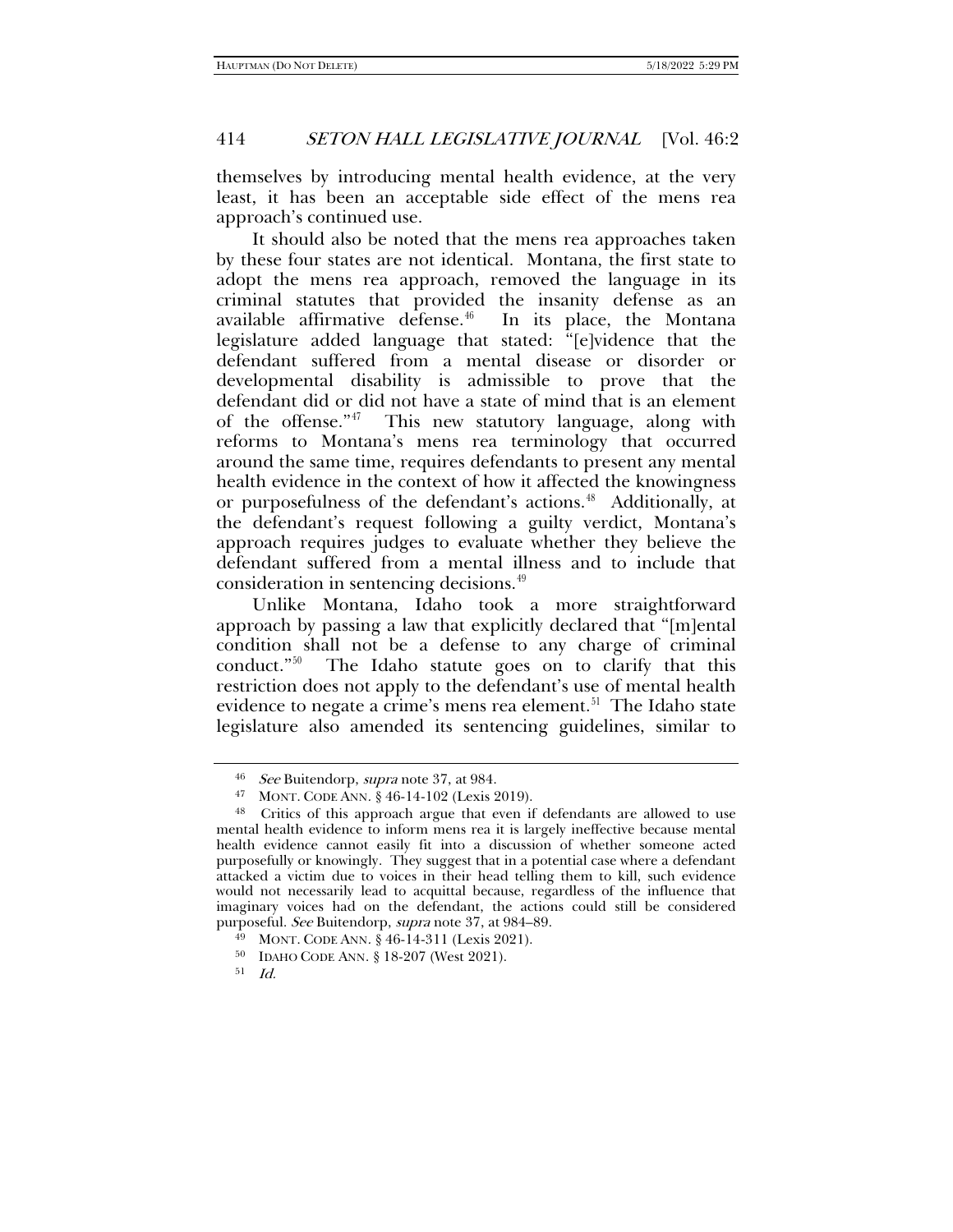Montana, to allow judges to consider evidence of a mental condition during sentencing.<sup>52</sup> Furthermore, Idaho added a provision in their sentencing procedures that empowers judges to authorize the mental health treatment of a defendant during the period of confinement if: (1) there is clear and convincing evidence that the defendant had a diagnosable mental illness;  $(2)$ the defendant would deteriorate without treatment; and (3) treatment is available. $53$ 

After Idaho, Utah was the third state to enact similar reforms in 1984.<sup>[54](#page-10-2)</sup> Similar to Montana and Idaho, Utah adopted an approach in which evidence of mental health is only permissible to show that the defendant lacked the mental state required as an element of the offense charged.<sup>[55](#page-10-3)</sup> Unlike Montana and Idaho, however, Utah only allows the admission of mental health evidence when a defendant argues for mitigation of a penalty in capital felony cases or special mitigation of the degree of a criminal homicide or attempted criminal homicide charge. $56$ These new restrictions effectively limit the ability to introduce mental health evidence to "a very narrow class of extremely mentally ill defendants."[57](#page-10-5)

The final state to replace a traditional insanity defense with the mens rea approach was Kansas, whose legislature put such a system in place in 1995.<sup>58</sup> Similar to Utah, Kansas achieved this

<span id="page-10-2"></span><sup>54</sup> State v. Herrera, 895 P.2d 359, 361 (Utah 1995)

When John Hinckley was found not guilty by reason of insanity for shooting President Ronald Reagan and Press Secretary James Brady, public outrage prompted Congress and some states to reexamine their respective insanity defense laws. As a result, in 1983 Utah abolished the traditional insanity defense in favor of a new statutory scheme.

- 56 Id.
- <sup>57</sup> Herrera, 895 P.2d at 363.

<span id="page-10-6"></span><span id="page-10-5"></span><span id="page-10-4"></span><span id="page-10-3"></span><sup>58</sup> Kahler v. Kansas, 140 S. Ct. 1021, 1039 (Breyer, J., dissenting). In 1994, Arizona made a major amendment to their insanity defense, but instead of adopting the mens rea approach, Arizona removed the M'Naghten prong that considered the ability to form the requisite intent and allowed the use of the defense when, due to mental illness, a defendant is unable to understand that the criminal action was wrong. See ARIZ. REV. STATE. ANN. § 13-502 (2009); see also Clark v. Arizona, 548 U.S. 735, 748–49 (2006).

<span id="page-10-0"></span><sup>52</sup> Id. at § 19-2523.

<span id="page-10-1"></span><sup>53</sup> Id.

<sup>55</sup> UTAH CODE ANN. § 76-2-305 (Lexis 2021).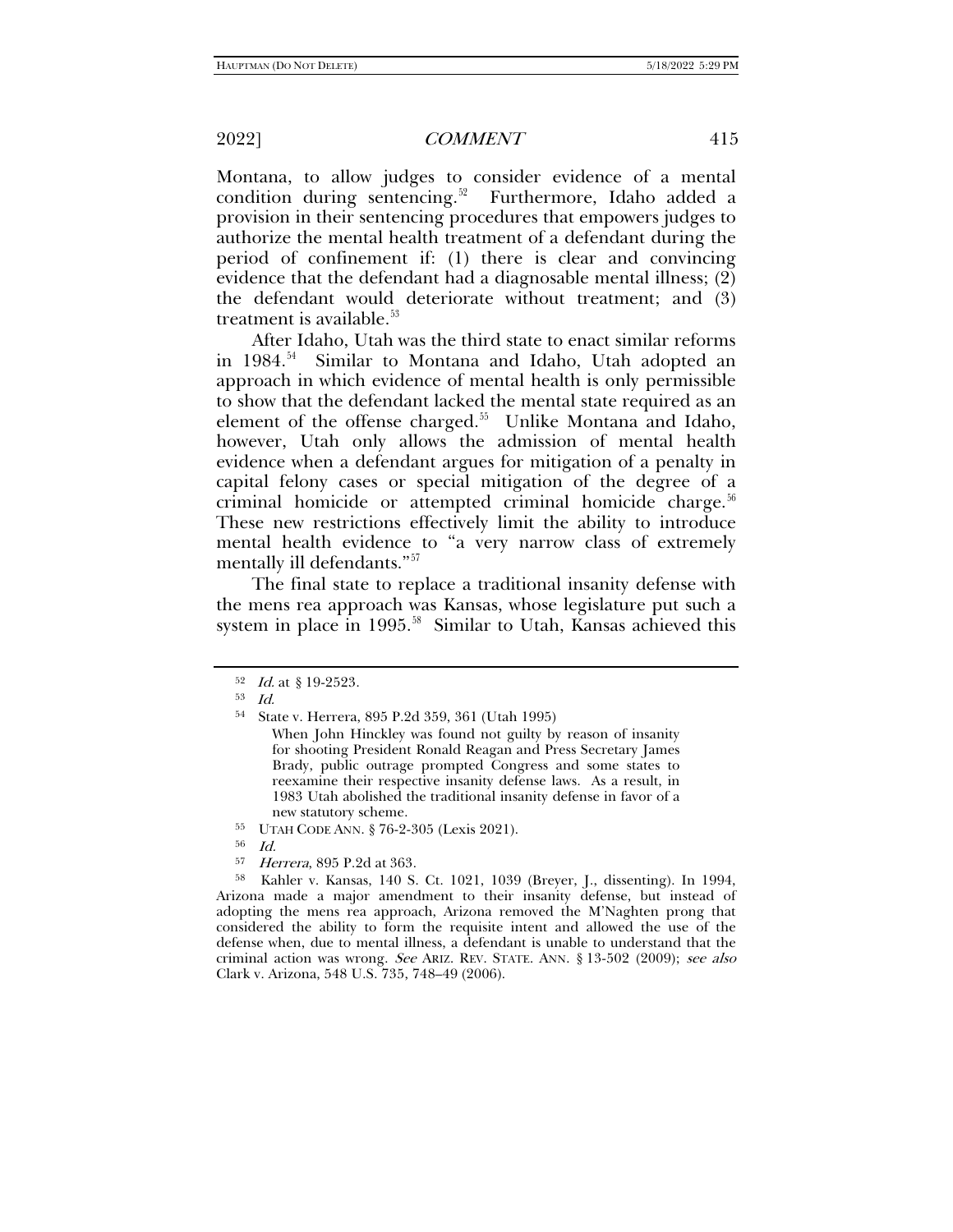reform almost entirely with a single statute that asserts, "[i]t shall be a defense to a prosecution under any statute that the defendant, as a result of mental disease or defect, lacked the culpable mental state required as an element of the crime charged. Mental disease or defect is not otherwise a defense."[59](#page-11-0) The Kansas statute limits defendants to argue only that their mental illness prevented them from forming the necessary mens rea element, leaving defendants with no other method for which mental illness can produce an acquittal. $\frac{60}{10}$  $\frac{60}{10}$  $\frac{60}{10}$  This effectively funnels almost all evidence of mental illness to the sentencing stage of a trial, preventing the majority of this evidence from being considered until after an individual has been convicted.<sup>[61](#page-11-2)</sup> This forces the defendant to rely on judicial discretion regarding how that evidence will be used.<sup> $62$ </sup> It is also this specific Kansas statute that was under review when the Supreme Court upheld the constitutionality of a state's ability to make use of the mens rea approach in *Kahler v. Kansas*.<sup>[63](#page-11-4)</sup>

## III. KAHLER V. KANSAS

The Kahler case arose from a tragic incident that occurred on Thanksgiving weekend in 2009 when James Kahler entered the home of his ex-wife's grandmother with several rifles and killed his ex-wife, her grandmother, and his two teenage daughters.<sup>[64](#page-11-5)</sup> Kahler allegedly had a history of obsessivecompulsive personality disorder, major depressive disorder, and narcissistic personality disorder, all of which required Kahler to maintain a rigid routine.<sup>[65](#page-11-6)</sup> After Kahler's wife filed for divorce and moved out of their home with their three children, Kahler's routine was disrupted, causing him to lose his job as his mental state reportedly deteriorated. $66$  He became obsessed with the

66 Id.

<sup>59</sup> KAN. STATE. ANN. § 21-5209 (West 2021).

<sup>60</sup> Kahler, 140 S. Ct. at 1026.

<span id="page-11-3"></span><span id="page-11-2"></span><span id="page-11-1"></span><span id="page-11-0"></span><sup>61</sup> Transcript of Oral Argument at 21, Kahler v. Kansas, 140 S. Ct. 1021 (2020) (No. 18-6135).

<sup>62</sup> See id.

<sup>63</sup> Kahler, 140 S. Ct. at 1037.

<sup>64</sup> Id. at 1027.

<span id="page-11-7"></span><span id="page-11-6"></span><span id="page-11-5"></span><span id="page-11-4"></span><sup>65</sup> Eric Roytman, Kahler v. Kansas: The End Of The Insanity Defense?, 15 DUKE J. CONST. L. & PUB. POL'Y 43, 45 (2020).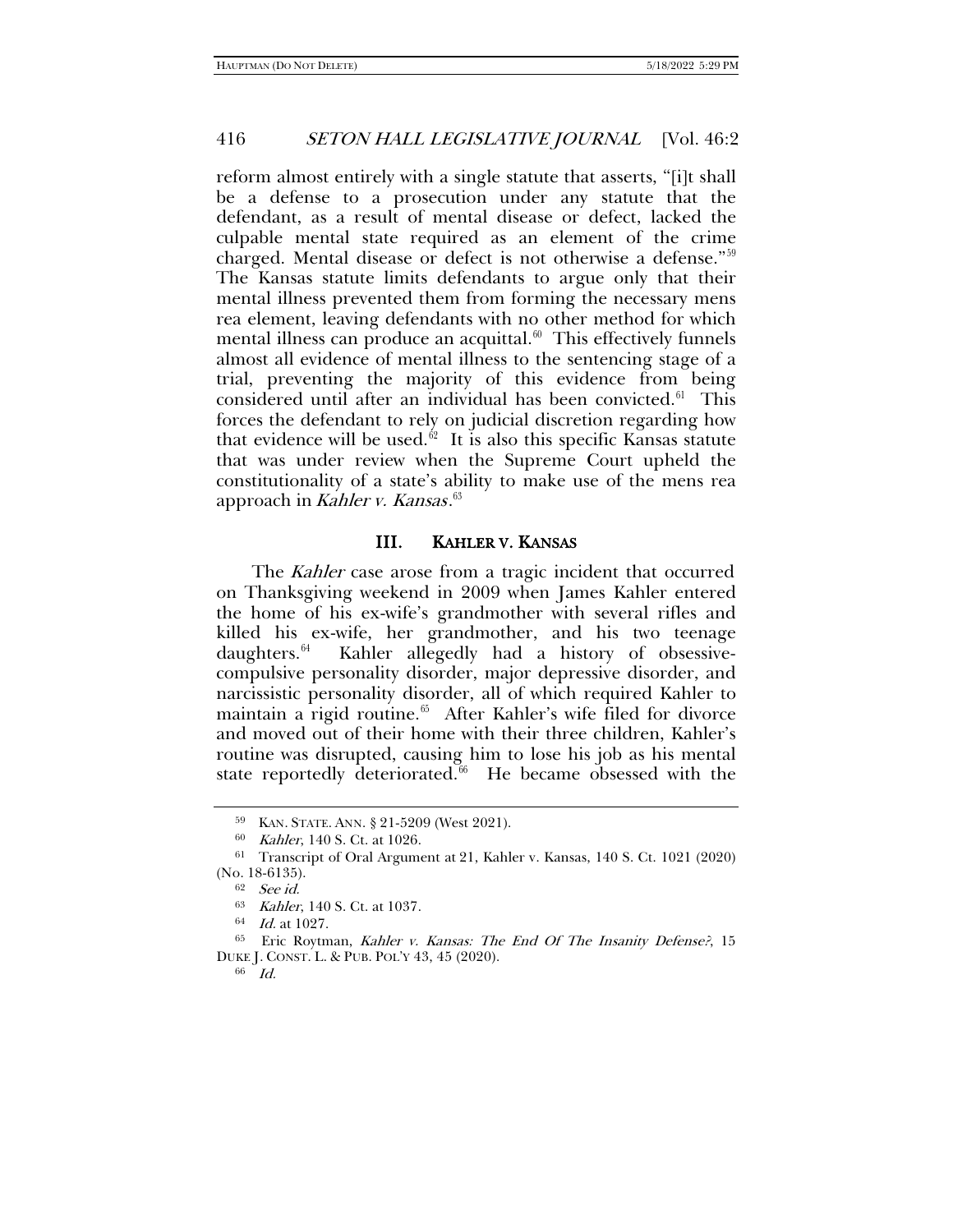idea that his ex-wife and two daughters were the sole cause of his failures.<sup>67</sup> The murders occurred after Kahler's ex-wife insisted that their son spend Thanksgiving weekend at her grandmother's home, refusing Kahler's request for his son to stay with him an extra day.<sup>[68](#page-12-1)</sup> Following the killings, Kahler surrendered to the police and was charged with capital murder. $69$ 

Before his initial trial, Kahler filed a motion arguing Kansas' restrictive approach to the insanity defense violates his due process rights under the Fourteenth Amendment.<sup>70</sup> Kahler argued that due process requires states to acquit a defendant who could prove to a jury that they were unable to "tell the difference between right and wrong."<sup>[71](#page-12-4)</sup> The trial court denied this motion, allowing Kahler only to present evidence that his depression prevented him from forming the necessary intent for murder.<sup>[72](#page-12-5)</sup> After finding Kahler guilty of committing multiple murders, the jury further deliberated on whether to impose the death penalty, and ultimately sentenced Kahler to death for his crimes.<sup>[73](#page-12-6)</sup>

Upon review, the United States Supreme Court upheld Kahler's conviction as well as the Kansas law.<sup>[74](#page-12-7)</sup> It found that historic legal tradition did not suggest that a particular form of the insanity defense had become "so rooted in the traditions and conscience of our people as to be ranked as fundamental."<sup>75</sup> In reaching the conclusion that the insanity defense and its scope are not part of the national legal tradition, the Court pointed to the existence of multiple tests for establishing legal insanity and a perceived lack of consensus among the psychological and medical community regarding those tests.<sup>76</sup> This has since opened the door for states to accept whatever form of the insanity defense they believe will offer the best balance between

<sup>75</sup> Id. at 1027, 1038.

<span id="page-12-9"></span><span id="page-12-8"></span><span id="page-12-7"></span><span id="page-12-6"></span><span id="page-12-5"></span><span id="page-12-4"></span><sup>76</sup> Id. at 1037 ("Across both time and place, doctors and scientists have held many competing ideas about mental illness.").

<span id="page-12-0"></span><sup>67</sup> Id.

<span id="page-12-1"></span><sup>68</sup> Id. at 46.

<span id="page-12-2"></span><sup>69</sup> Kahler, 140 S. Ct. at 1027.

<span id="page-12-3"></span> $70$  Id.

<sup>71</sup> Id.

<sup>72</sup> Id.

<sup>73</sup> Id.

<sup>74</sup> Kahler, 140 S. Ct. at 1037.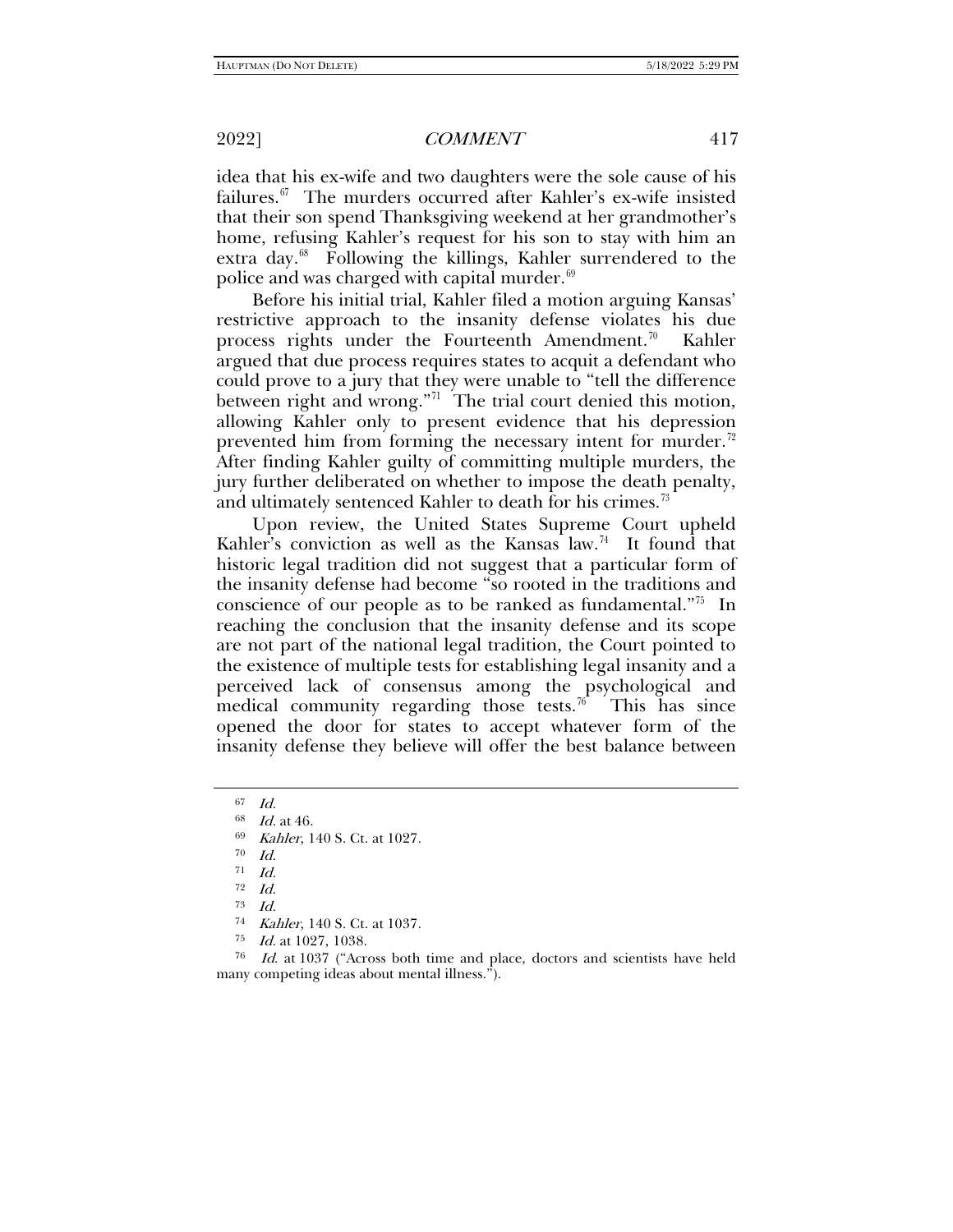public safety and justice, while also allowing for the possibility of even more restrictive reforms in the future.

<span id="page-13-3"></span>The Court also noted that it did not believe the mens rea reforms enacted by Kansas and the other three legislatures constituted an abolition of the insanity defense.<sup>[77](#page-13-0)</sup> By allowing evidence of mental illness to be considered during the determination of competency before a trial, during the determination of mens rea at trial, and during the sentencing phase after trial, the Court believed that Kansas was simply shifting when mental health evidence could be considered.<sup>78</sup> In interpreting the challenged law in this manner and ultimately upholding it, the Court also affirmed what it interpreted as the traditional role of states in defining their criminal defenses.<sup>[79](#page-13-2)</sup> With this affirmation, it is now even more important that state legislatures carefully separate truths regarding mentally ill individuals from stereotypes, placing the responsibility for deciding whether to provide or deny the use of this crucial defense primarily in the hands of state legislators.

<span id="page-13-2"></span><sup>79</sup> Kahler, 140 S. Ct. at 1047–48

[S]ometimes the law attempts to maintain this balance by developing and retaining a "collection of interlocking and overlapping concepts," including defenses, that will help "assess the moral accountability of an individual for his antisocial deeds." . . . As we have recognized, the "process of adjustment" within and among these overlapping legal concepts "has always been thought to be the province of the States."

 $77$  See id. at 1031–32.

<span id="page-13-1"></span><span id="page-13-0"></span><sup>78</sup> Id. at 1026 (expressing a view that this approach is equivalent to full acquittal because the judge still has the discretion to sentence a defendant to treatment in a mental health facility rather than prison if they deem it appropriate); see id. ("In that way, a defendant in Kansas lacking, say, moral capacity may wind up in the same kind of institution as a like defendant in a State that would bar his conviction."); see also Transcript of Oral Argument at 18, Kahler v. Kansas, 140 S. Ct. 1021 (2020) (No. 18-6135) (asserting that Kahler had every opportunity and incentive to introduce expert testimony about his mental illness at the punishment phase of his trial); but see Stephen J. Morse & Richard J. Bonnie, Abolition of the Insanity Defense Violates Due Process, 41 J. AM. ACAD. PSYCHIATRY L. 488, 493 (2013) (stating that the use of mental health evidence at sentencing is not the equivalent of a full insanity defense because sentencing occurs after blame has already been asserted, and sentencing is discretionary which means that there is nothing preventing mental health evidence from being an aggravating factor rather than a mitigating factor).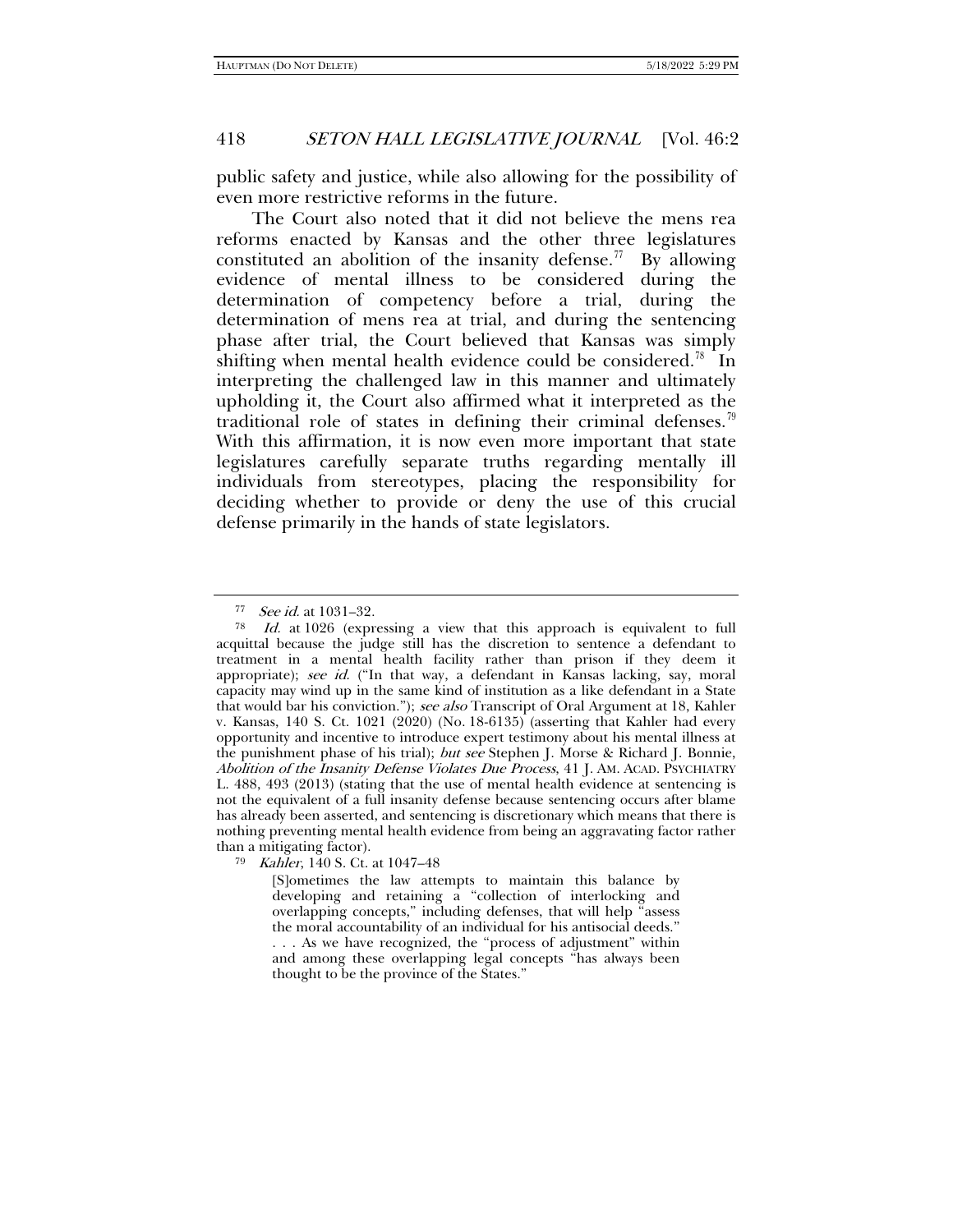Additionally, the Supreme Court's reasoning also appeared to accept, or at the very least failed to address, many of the underlying beliefs and assumptions that have been raised in the legislative debates over the mens rea approach.<sup>[80](#page-14-0)</sup> This can be seen most clearly in some of the questions asked during oral arguments.[81](#page-14-1) Specifically, Justice Alito expressed various concerns surrounding the consequences of using diagnoses from the Diagnostic and Statistical Manual of Mental Disorders ("DSM") to define mental illness under an insanity defense. $82$ Relying on the estimate that upwards of twenty percent of the U.S. population could be diagnosable under the DSM, Justice Alito feared that allowing anyone with such a disorder to assert the insanity defense would lead to overuse.<sup>[83](#page-14-3)</sup> Whether or not this would be the case, by framing his fear in this manner, Justice Alito is reflecting the view that defendants will take any opportunity to exploit the defense and undermine the criminal justice system as a result.<sup>84</sup> Justice Alito's concern can be interpreted as a dismissal of the idea that a mental health expert could make an accurate evaluation of a defendant's capacity to reason, independent of a DSM diagnosis.<sup>85</sup> Furthermore, this is the same general concern that led some legislators to support the adoption of the mens rea approach in the first place. $86$ 

 $84$  *Id.* at 10.

<span id="page-14-0"></span><sup>&</sup>lt;sup>80</sup> See Transcript of Oral Argument at  $10-12$ , Kahler v. Kansas, 140 S. Ct. 1021 (2020) (No. 18-6135) (expressing concern that a more liberal interpretation of what constitutes insanity and mental health evidence could potentially lead to an explosion in the usage of the insanity defense); see also Rosen, supra note [6,](#page-1-7) at 256 ("According to former Attorney General William French Smith, 'There must be an end to the doctrine that allows so many persons to commit crimes of violence, to use confusing procedures to their own advantage and then have the door opened for them to return to the society they victimized.'").

<span id="page-14-2"></span><span id="page-14-1"></span><sup>81</sup> Transcript of Oral Argument at 11–12, Kahler v. Kansas, 140 S. Ct. 1021 (2020) (No. 18-6135).

<sup>82</sup> See id.

<sup>83</sup> See id.

<span id="page-14-5"></span><span id="page-14-4"></span><span id="page-14-3"></span> $85$  See id. at 10–11 (dismissing Kahler's attorney's response, indicating that this concern is somewhat unfounded, as an evaluation of a mental health expert in an insanity defense case focuses on the defendant's capacity to reason independent of a DSM diagnosis). Justice Alito seems to disregard the idea that a mental health expert would be able to look beyond that diagnosis and accurately determine whether someone actually has the mental incapacity that the insanity defense is meant to protect. See id.

<span id="page-14-6"></span><sup>86</sup> See KEILITZ & FULTON, supra note [36,](#page-6-6) at 13-14; see also Insanity Defense in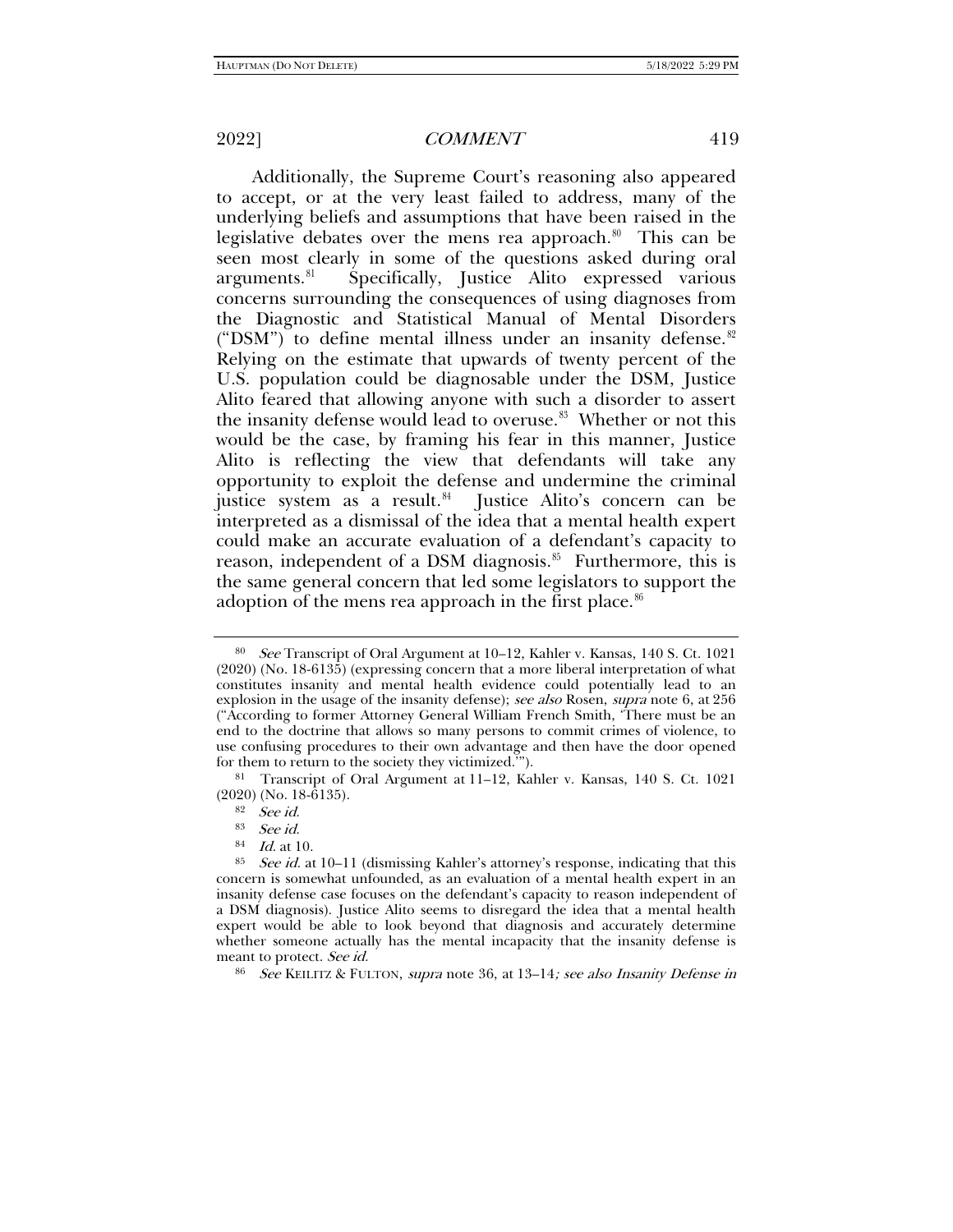## IV. ARGUMENTS FOR ABOLITION

In moving forward with this analysis of the insanity defense, it is important to understand the major arguments that have arisen in legislative debates regarding the mens rea approach. Now that the Supreme Court has affirmed the constitutionality of this approach, more focus needs to be given to the consequences of the continued and possible expanded use of the mens rea approach. Specifically, it is important to explore what arguments may have arisen to justify legislative acceptance of the mens rea approach and whether those arguments have merit. The most common arguments made against the insanity defense are the beliefs that: the unreliability of mental illness evidence will taint the criminal justice system; defendants often fake mental illnesses to make use of the defense; the insanity defense is useless because insane defendants are untreatable and should be exiled from society; and the insanity defense poses a danger to the public because it allows the release of dangerous individuals from prison.<sup>[87](#page-15-0)</sup>

# A. Evidence of Mental Illness Will Taint the Criminal Justice System

Taken from the most high-profile uses of the insanity defense, members of the public and some legislators, like former Idaho Attorney General David H. Leroy, have come to believe that the process of using the insanity defense is "complicated, cumbersome, obstructive and illogical."[88](#page-15-1) Others, like one

Federal Courts: Hearing on H.R. 6783 and Related Bills Before the Subcomm. on Crim. Just. of the H. Comm. on the Judiciary, 97th Cong. 463 (1982) (statements of Mike Greely, Att'y Gen. of Montana)

The science of psychiatry embodies a complex set of ideas that seem to preclude a courtroom consensus on the issue of insanity. Psychiatrists and psychologists themselves are often affected in their findings by their personal philosophies as much as they are by measurable data. They often become advocates in a courtroom, disputing even the widely accepted fundamental principles upon which their science rests.

<span id="page-15-0"></span><sup>87</sup> Rosen, *supra* note [6,](#page-1-7) at 258 ("With regard to mental illness, people believe that psychiatric testimony is unreliable given that defendants can and do pretend to have a mental disease or defect.").

<span id="page-15-1"></span><sup>88</sup> KEILITZ & FULTON, supra note [36,](#page-6-6) at 13 (quoting former Idaho Attorney General David H. Leroy).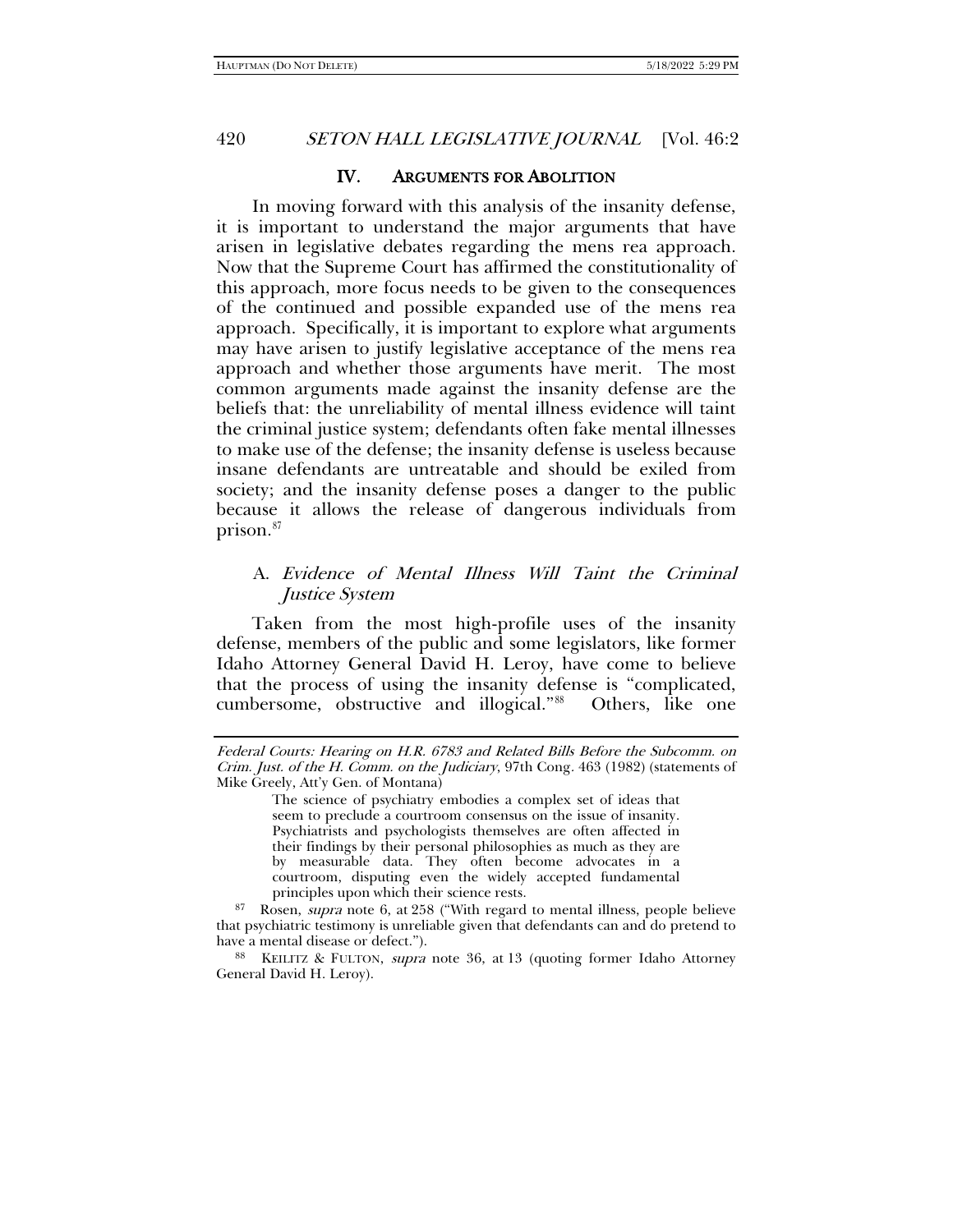respondent of a study that surveyed various opinions of Idaho legislators, have expressed a belief that the insanity defense has become so distorted that "the plea had become 'laughable.'"[89](#page-16-1) To these legislators, the insanity defense is less of a way to achieve just outcomes and more of an opportunity for psychological officials to make what one Montana State legislator, Michael Keedy, referred to as "arbitrary and God-like determinations" that have no place in a courtroom. $90$ 

<span id="page-16-8"></span><span id="page-16-0"></span>For the most part, mental health evidence is seen as inherently subjective, and the courtroom battle of psychological experts is seen as a confusing spectacle that makes the evidence less trustworthy.[91](#page-16-3) The "battle of the experts" concept refers to the belief that psychiatric experts rarely agree at trial and that successful use of this defense simply requires defendants to pay for a more convincing expert than the opposition.<sup>[92](#page-16-4)</sup> Further supporting this is a belief that "if psychiatrists are paid enough, they will say anything about a defendant's sanity."<sup>93</sup> By viewing the insanity defense through this lens, it becomes a legal loophole that can only be leveraged by defendants wealthy enough to hire experts with impressive credentials.  $4$  As a legal loophole, rather than an objective defense, the insanity defense undermines the supposed objectivity and equality of the criminal justice system.<sup>[95](#page-16-7)</sup> As Montana's Assistant Attorney General John

<span id="page-16-9"></span>

<sup>&</sup>lt;sup>89</sup> Geis & Meier, *supra* note [42,](#page-8-0) at 79.

<span id="page-16-2"></span><span id="page-16-1"></span> $90$  Jeanne Matthews Bender, *After Abolition: The Present State of the Insanity* Defense in Montana, 45 MONT. L. REV. 133, 137 (1984); see also KEILITZ & FULTON, supra note [36,](#page-6-6) at 13–14.

<span id="page-16-3"></span><sup>91</sup> Rosen, supra note [6,](#page-1-7) at 259–60; see also, Geis & Meier, supra note [42,](#page-8-0) at 75 (quoting an assertion from Idaho's solicitor general stating that the central flaw of the insanity defense was "its scientific unreliability"); Alexander D. Brooks, The Merits of Abolishing the Insanity Defense, 477 ANNALS AM. ACAD. POL. & SOC. SCI. 125, 128 (1985) ("These illnesses now include disorders that may have significance for psychiatric treatments or research, but that tend to be misleading for use by the law as a basis for excusing offenders from responsibility for crime.").<br>
<sup>92</sup> See Brooks, *supra* note [91,](#page-16-0) at 130.<br>
<sup>93</sup> Scott K. Elmore. The Insanity Defense: Public Opinion at

<span id="page-16-5"></span><span id="page-16-4"></span>Scott K. Elmore, The Insanity Defense: Public Opinion and the Public's Tendency to Implicate Mental Illness in High-Profile Crimes 54 (2015) (PsyD dissertation, Alliant International University, Irvine) (ProQuest).

<sup>94</sup> Rosen, *supra* note [6,](#page-1-7) at 258.

<span id="page-16-7"></span><span id="page-16-6"></span><sup>95</sup> Nusbaum, *supra* note [4,](#page-1-0) at 1551 (noting that Montana State Legislator Michael Keedy cited a fear that the defense was perverting the criminal justice system as his motivation for introducing the legislation that served to enact Montana's mens rea system).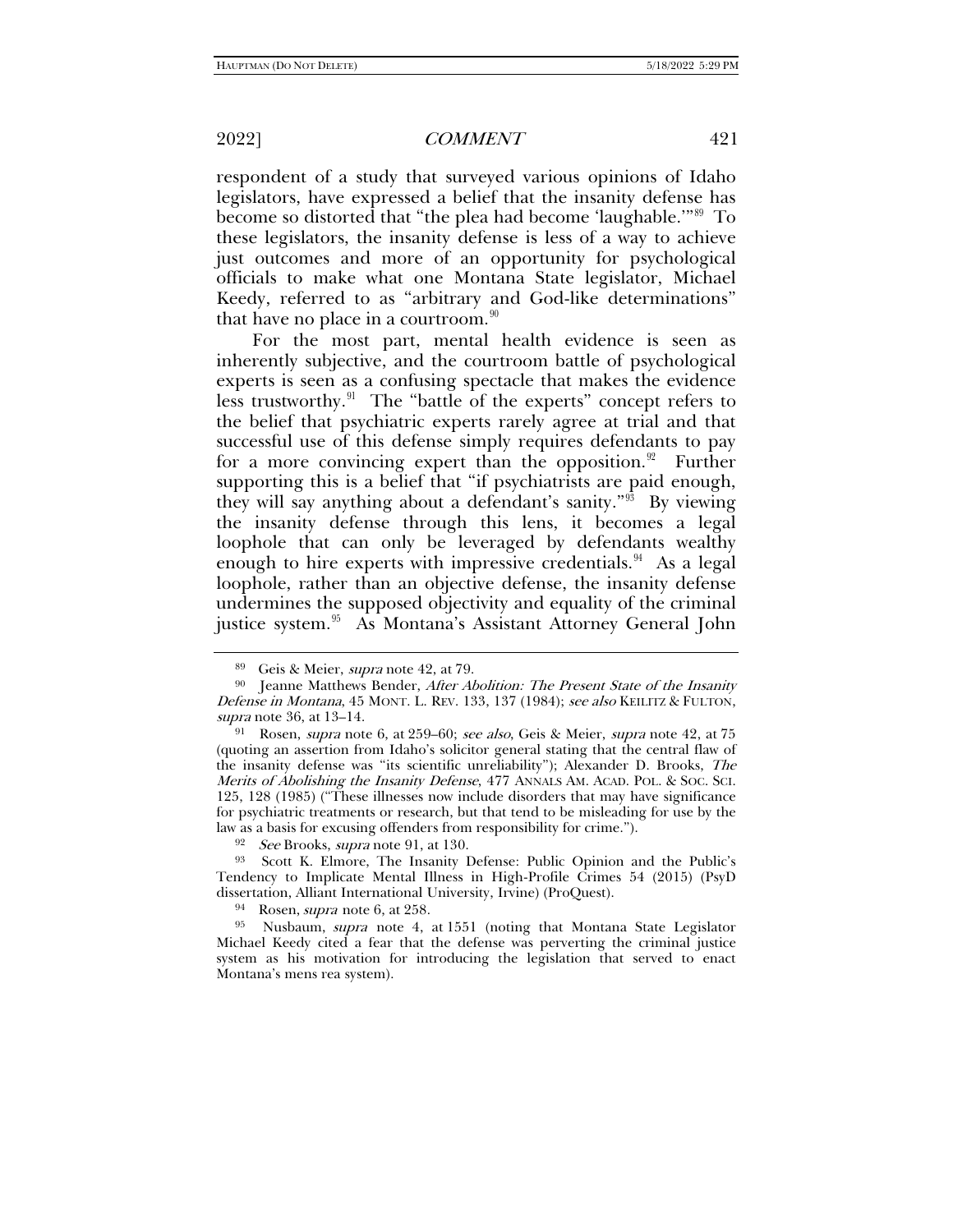Maynard stated when defending Montana's reform efforts in front of Congress:

> To modify the insanity defense is not to take a step backward, but rather to understand more about the limits of psychiatry. We know now that juries understand accountability; their determinations of accountability should not be undermined or confused by "experts" who do not share a consensus about the fundamental theories they employ. $96$

<span id="page-17-6"></span><span id="page-17-5"></span>In addition to the battle of the experts, proponents of abolition and the mens rea approach also believe that the very nature of psychological evidence makes it antithetical to the criminal justice process. $\frac{97}{10}$  Seemingly, this is because of the amorphous and subjective nature of mental disorders.<sup>[98](#page-17-2)</sup> Mental illness is often impossible to see on the surface, which means that judges and juries are unable to see evidence of it for themselves and have to trust the evaluation of a mental health expert. $99$  This creates problems because not only do members of the public have skepticism regarding the competence of such experts, but legislators also do not seem to trust juries to decide whether the testimony provided by those experts should be believed.<sup>100</sup> This distrust serves to inject uncertainty into a criminal justice system that is reliant on societal confidence in its ability to achieve just

<sup>&</sup>lt;sup>96</sup> Statement of John Maynard, *supra* not[e 26,](#page-5-6) at 241.<br><sup>97</sup> See Brooks, *supra* note 91, at 128 ("These illness

<span id="page-17-1"></span><span id="page-17-0"></span>See Brooks, supra note [91,](#page-16-0) at 128 ("These illnesses now include disorders that may have significance for psychiatric treatments or research, but that tend to be misleading for use by the law as a basis for excusing offenders from responsibility for crime."); see also Statement of John Maynard, supra note [26,](#page-5-6) at 237–41.

<span id="page-17-2"></span><sup>98</sup> Utah Legislative Survey—1983, 1984 UTAH L. REV. 115, 158 (1984) ("Focusing on the issue of intent will eliminate much of the mystique and confusion created by the inexact science of behavioral psychology.").

<span id="page-17-3"></span> $99$  Michael L. Perlin, "The Borderline Which Separated You From Me": The Insanity Defense, the Authoritarian Spirit, the Fear of Faking, and the Culture of Punishment, 82 IOWA L. REV. 1375, 1408 (1997).

<span id="page-17-4"></span><sup>&</sup>lt;sup>100</sup> Statement of John Maynard, *supra* note [26,](#page-5-6) at 237; see also Bender, supra note [90,](#page-16-8) at 137 n.30.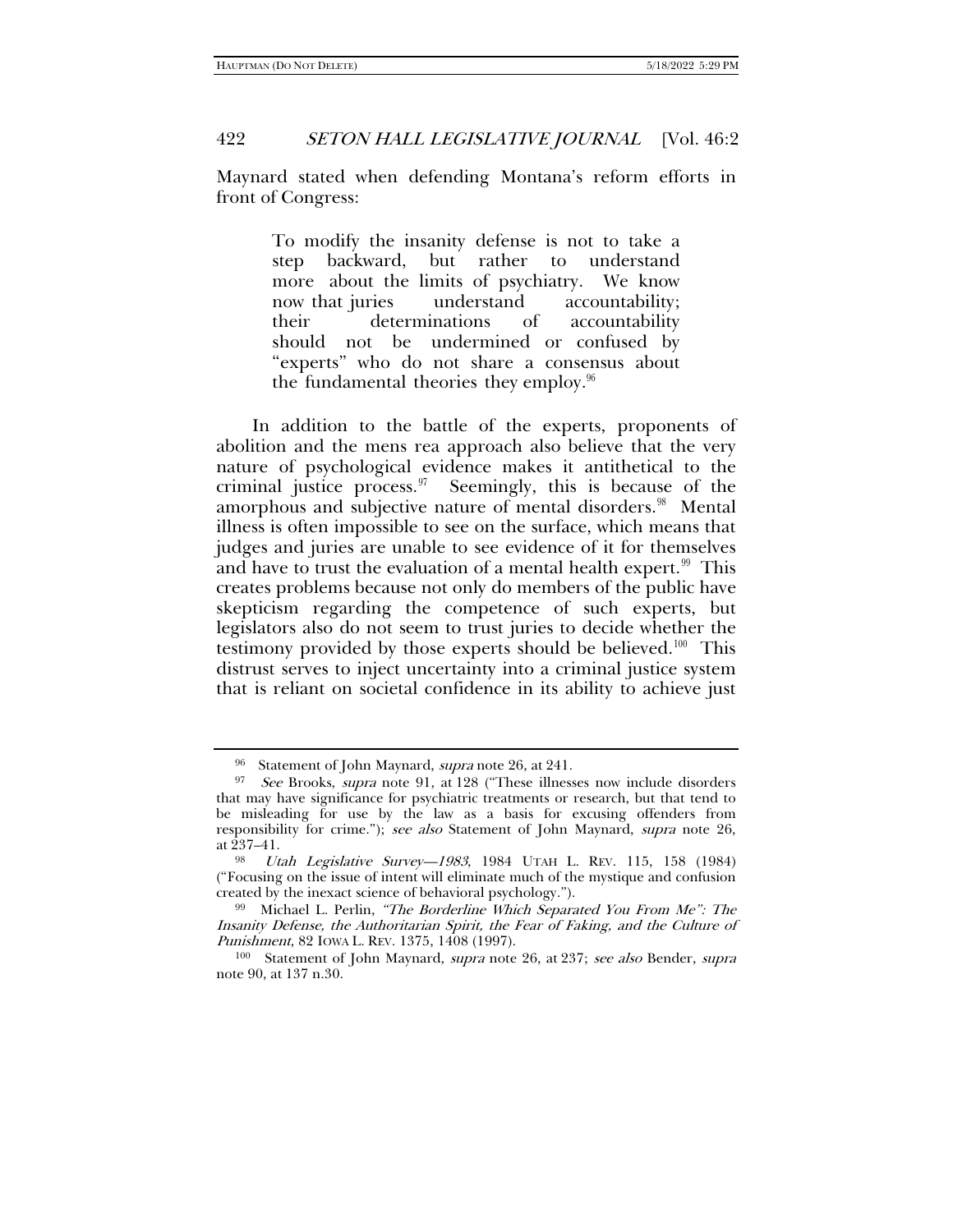outcomes.[101](#page-18-1)

To the credit of these legislators, the concerns regarding the way the public perceives psychiatric experts and mental health evidence are not without merit.<sup>102</sup> Studies suggest that there has been a growing sense of distrust in the reliability of the insanity defense and the testimony of mental health experts.[103](#page-18-3) Unfortunately, it appears that legislators in these states have accepted these views without questioning the underlying assumptions feeding this distrust. For example, Montana's former Attorney General has previously asserted his belief that "[p]sychiatrists and psychologists themselves are often affected in their findings by their personal philosophies as much as they are by measurable data."<sup>104</sup> Contrary to this belief, however, forensic evaluations made by psychological experts generally do not rely on their intuition and subjective beliefs.[105](#page-18-5)

<span id="page-18-0"></span>More often, such evaluations involve personality, neuropsychological, and intelligence testing to determine the capacity of the defendant to properly reason between right and wrong. $^{106}$  $^{106}$  $^{106}$ 

Additionally, despite its occurrence in some of the more high-profile insanity defense cases, the battle of the experts is neither as contentious nor as common as many would believe.<sup>[107](#page-18-7)</sup> In most states, prosecutors usually do not contest the assertion of the insanity defense by a defendant.<sup>108</sup> In the rare cases that they

<span id="page-18-1"></span><sup>&</sup>lt;sup>101</sup> See Geis & Meier, supra note [42,](#page-8-0) at 74; see also Utah Legislative Survey-<sup>1983</sup>, supra not[e 98,](#page-17-5) at 154.

<sup>&</sup>lt;sup>102</sup> See Rosen, supra note [6,](#page-1-7) at 258.

<span id="page-18-3"></span><span id="page-18-2"></span> $103$  See Rosen, supra note [6,](#page-1-7) at 258 ("With regard to mental illness, people believe that psychiatric testimony is unreliable given that defendants can and do pretend to have a mental disease or defect.").

<sup>&</sup>lt;sup>104</sup> Statement of John Maynard, *supra* note [26,](#page-5-6) at 237.

<span id="page-18-5"></span><span id="page-18-4"></span><sup>105</sup> While not commonly used in every forensic psychological evaluation, the use of more objective forensic instruments is widespread enough to be considered the norm, and it is believed that this usage will continue to become more common as graduate programs train students in their use. It should, however, still be noted that as of 1999, certain groups, like psychiatrists, used these tests much less than other evaluators. See Jocelyn A. Lymburner & Ronald Roesch, The Insanity Defense: Five Years of Research (1993–1997), 22 INT'L J. L. & PSYCHIATRY 213, 219–20 (1999).

<span id="page-18-7"></span><span id="page-18-6"></span><sup>106</sup> Lymburner & Roesch, supra not[e 105,](#page-18-0) at 220.

<sup>107</sup> Rosen, supra not[e 6,](#page-1-7) at 260.

<span id="page-18-8"></span><sup>108</sup> Rosen, supra note [6,](#page-1-7) at 260 ("[P]rosecutors agreed to insanity in [ninety-two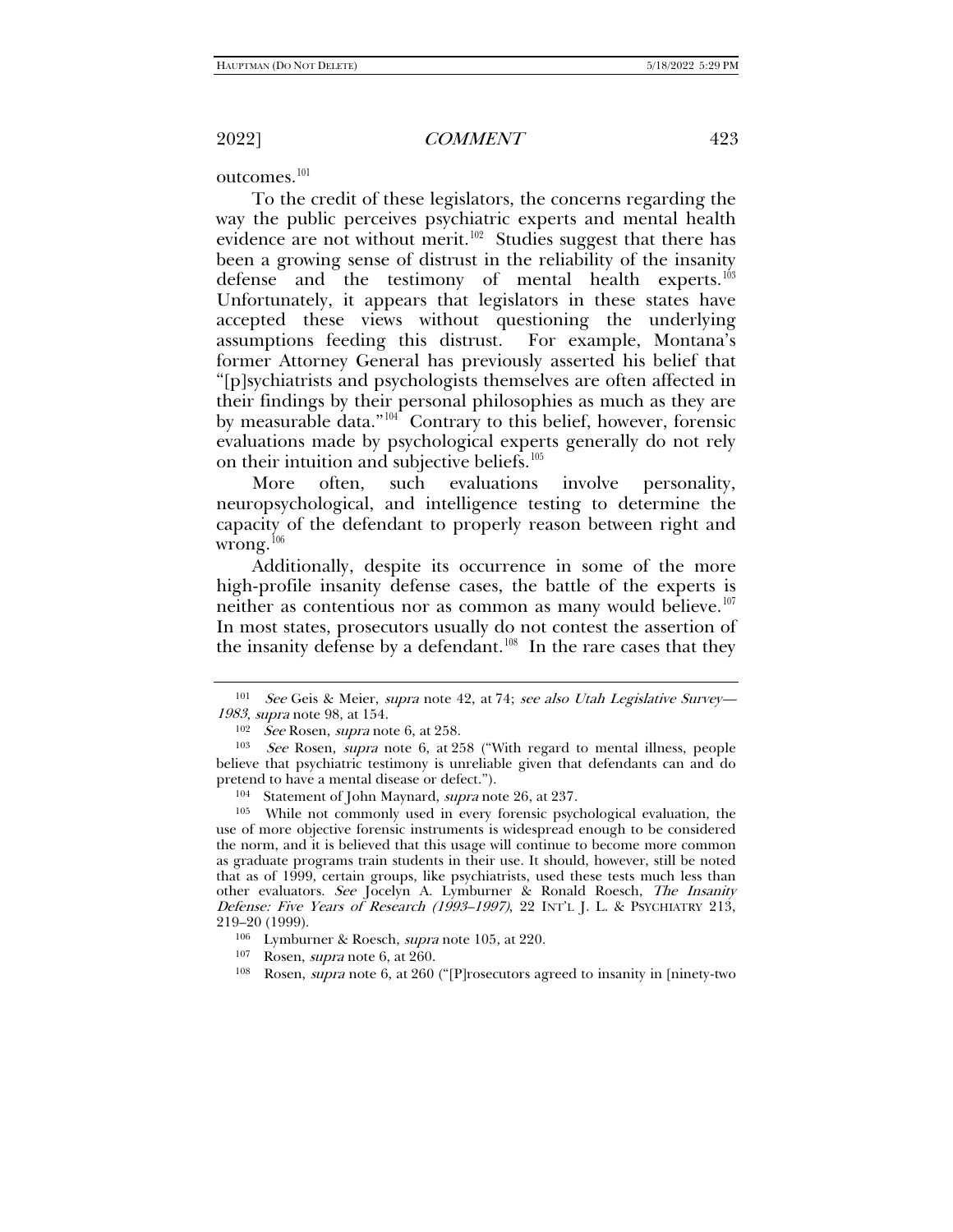do, research suggests that the disagreement primarily occurs when the attorneys argue over whether the legal definition has been met with the mental health experts generally agreeing in their psychological evaluations.<sup>109</sup> Even if this were the case, however, one would have to ask why this disagreement between psychiatric experts inspires such distrust when legislators are not raising similar concerns about conflicting testimony provided by doctors or other expert witnesses.

#### <span id="page-19-1"></span><span id="page-19-0"></span>B. Defendants Commonly Fake the Insanity Defense

A second belief, and one that has been repeatedly referenced by legislators and other politicians, is the idea that many defendants who attempt to use the insanity defense are faking insanity to escape personal responsibility.<sup>110</sup> Many detractors of the insanity defense rely on this argument because they believe that there are no real consequences that would prevent a sane defendant from attempting to claim insanity.<sup>[111](#page-19-4)</sup> The fear of widespread faking is also supported by the aforementioned fact that mental illness often has no visible symptoms and can only be proven by psychological evaluation.<sup>[112](#page-19-5)</sup> This lack of observable proof, along with distrust directed at psychiatric experts, supports the idea that sane individuals constantly raise the insanity defense with at least a few of them ultimately succeeding

percent] of all the cases in which [the insanity defense] was raised.").

<span id="page-19-2"></span><sup>109</sup> Rosen, supra not[e 6,](#page-1-7) at 260; see also Michael L. Perlin, Myths, Realities, and the Political World: The Anthropology of Insanity Defense Attitudes, 24 BULL. AM. ACAD. PSYCHIATRY L. 5, 12 (1996) ("On the average, there is examiner agreement in [eighty-eight] percent of all insanity cases.").

<span id="page-19-3"></span><sup>&</sup>lt;sup>110</sup> See, e.g., Statement of John Maynard, supra note [26;](#page-5-6) Rosen, supra note [6,](#page-1-7) at 256; Perlin, supra note [99,](#page-17-6) at 1407 ("The fear that defendants will 'beat the rap' through fakery, a millennium-old fear which has its roots in a general disbelief in mental illness, and a deep-seated distrust of manipulative criminal defense lawyers invested with the ability to dupe jurors into accepting spurious expert testimony."); Gina Aki & Ronald Craig, Exploring the Relationship Between Knowledge of the Insanity Defense and Popular Media, 31 SOCIO. VIEWPOINTS 61, 62 (2017) (noting that among the common themes presented in the popular show Law & Order was the use of mental illness as an escape from personal responsibility).

<span id="page-19-5"></span><span id="page-19-4"></span> $111$  See Perlin, Myths, Realities, and the Political World, supra note [109,](#page-19-0) at 12; see also Aki & Craig, supra note [110,](#page-19-1) at 62 (finding evidence that a lack of portrayals in crime-themed programming regarding the consequences of an NGRI plea may have led to a belief that there is no risk to the use of the insanity defense).

<sup>112</sup> Perlin, supra note [99,](#page-17-6) at 1408.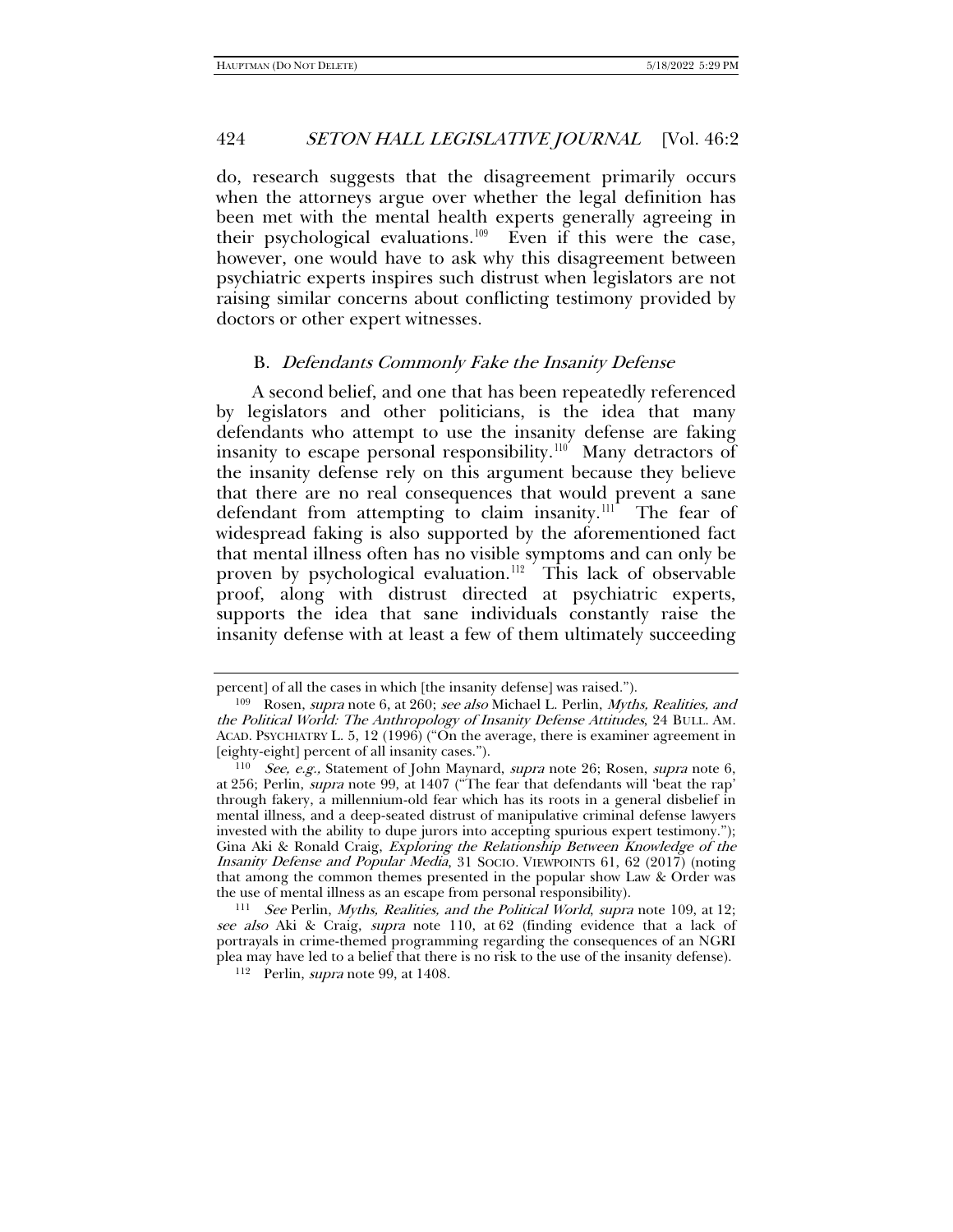in their gambit.<sup>113</sup> This conclusion is then further reinforced within the minds of some legislators due to anecdotal evidence, like that provided by the aforementioned John Maynard who supported the necessity of Montana's reform by describing a defendant who was found mentally ill during an evaluation but was later discovered to possess "a note that listed detailed instructions on how to convince a psychiatrist that 'they were crazy.""<sup>[114](#page-20-1)</sup>

Despite these concerns, however, evidence suggests that feigned insanity has never really been a common occurrence in any state or with any form of the insanity defense.<sup>115</sup> Studies have indicated that mental health experts who use appropriate diagnostic tools can accurately determine if an individual is faking a mental illness.<sup>[116](#page-20-3)</sup> Studies also suggest that, rather than defendants being able to feign insanity during mental health examinations, over two-thirds of insanity pleas are dropped because those experts make findings inconsistent with successful insanity defense pleas.<sup>[117](#page-20-4)</sup> This indicates that the instances of psychological experts being tricked by sane defendants may be the exception rather than the rule, calling into question the dire nature of the insanity defense's supposed threat to public safety.

Another key point to take note of is that there are definite consequences for attempting an insanity defense, which likely prevents many individuals from faking insanity in the first place.[118](#page-20-5) The most straightforward of these consequences is that a person asserting the insanity defense is subject to two

<span id="page-20-0"></span><sup>113</sup> Elmore, supra note [93,](#page-16-9) at 54; see also Rosen, supra note [6,](#page-1-7) at 256 ("Congressman John Myers [from Indiana] contended that the defense provided a 'safe harbor' for criminals who bamboozle a jury into thinking they should not be held responsible.").

<span id="page-20-1"></span><sup>&</sup>lt;sup>114</sup> See Statement of John Maynard, supra note [26,](#page-5-6) at 240 (sharing an anecdote of an instance where a defendant had been found with a note that contained detailed instructions on how to convince a psychiatrist that one had a mental illness).

<sup>115</sup> Perlin, supra note [99,](#page-17-6) at 1409.

<span id="page-20-5"></span><span id="page-20-4"></span><span id="page-20-3"></span><span id="page-20-2"></span><sup>116</sup> Whether due to improvements in psychological testing or flaws found in the studies that originally cast doubt on the abilities of mental health experts, recent studies indicate that psychologists are accurate in their evaluations. See Perlin, supra note [99,](#page-17-6) at 1410.

<sup>117</sup> Lymburner & Roesch, supra not[e 105,](#page-18-0) at 226.

<sup>118</sup> See Perlin, supra note [99,](#page-17-6) at 1412.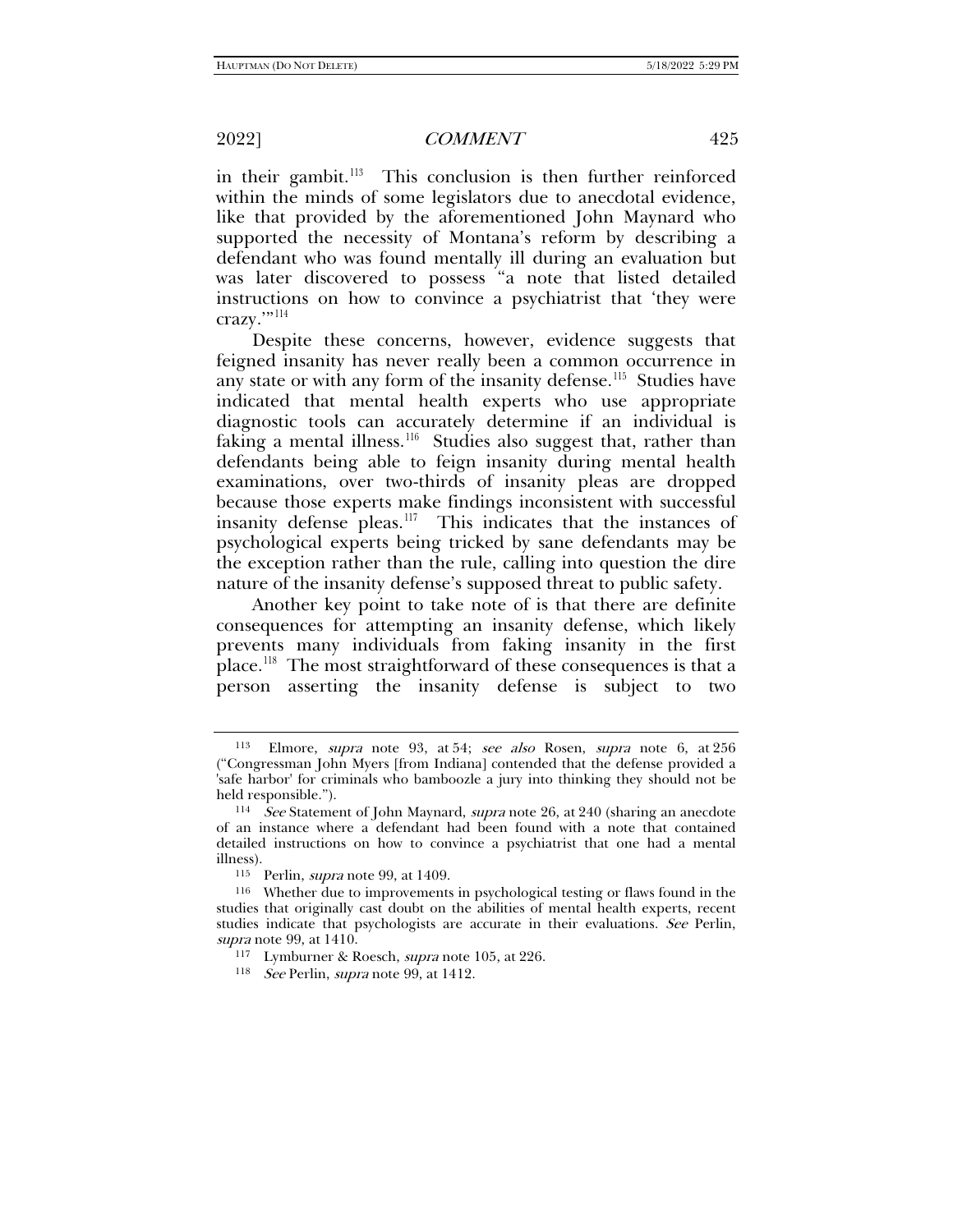<span id="page-21-5"></span>stigmatizing labels; in the eyes of the public, these defendants are viewed as both insane and criminal.<sup>119</sup> The stigmatizing effect that those labels can have on a defendant leads many people, including some defendants with legitimate mental illnesses that could mitigate their culpability, to avoid raising the insanity defense when it is available.<sup>[120](#page-21-1)</sup>

Additionally, defendants who raise the insanity defense but fail to meet its evidentiary burden suffer further negative effects.<sup>[121](#page-21-2)</sup> On average, research suggests that defendants who raised the insanity defense but were ultimately found guilty served longer sentences than defendants facing similar charges who did not seek the defense.<sup>[122](#page-21-3)</sup> Overall, this evidence conflicts with legislative assertions and casts doubt regarding what some politicians, like former United States Attorney General William French Smith, have called,

> [a] doctrine that allows so many persons to commit crimes of violence, to use confusing procedures to their own advantage and then have the door opened for them to return to the society they victimized.<sup>[123](#page-21-4)</sup>

<span id="page-21-0"></span><sup>119</sup> See Michelle Leigh West, Triple Stigma in Forensic Psychiatric Patients: Mental Illness, Race, and Criminality 27 (2015) (Ph.D dissertation, City University of New York); see also Sareen K. Armani, Coexisting Definitions of Mental Illness: Legal, Medical, and Layperson Understandings Paving A Path For Jury Bias, 26 S. CAL. REV. L. & SOC. JUST. 213, 224 (2017) ("[N]egative usages of the word 'insane' have become negatively associated with the word itself, so that in the courtroom, the mere utterance of the words 'legally insane' primes a web of other negative words and thoughts in the juror' minds.").

<span id="page-21-1"></span><sup>120</sup> Perlin, supra note [99,](#page-17-6) at 1412 ("[I]t is much more likely that seriously mentally disabled criminal defendants will feign sanity in an effort not to be seen as mentally ill, even where such evidence might serve as powerful mitigating evidence in death penalty cases.").

<sup>&</sup>lt;sup>121</sup> Perlin, *Myths, Realities, and the Political World, supra* note [109,](#page-19-0) at 12.

<sup>&</sup>lt;sup>122</sup> Perlin, *Myths, Realities, and the Political World, supra* note [109,](#page-19-0) at 12.

<span id="page-21-4"></span><span id="page-21-3"></span><span id="page-21-2"></span><sup>&</sup>lt;sup>123</sup> See Rosen, supra note [6,](#page-1-7) at 256; see also Geis & Meier, supra note [42,](#page-8-0) at 75 (citing responses to a questionnaire distributed to legislators in Idaho).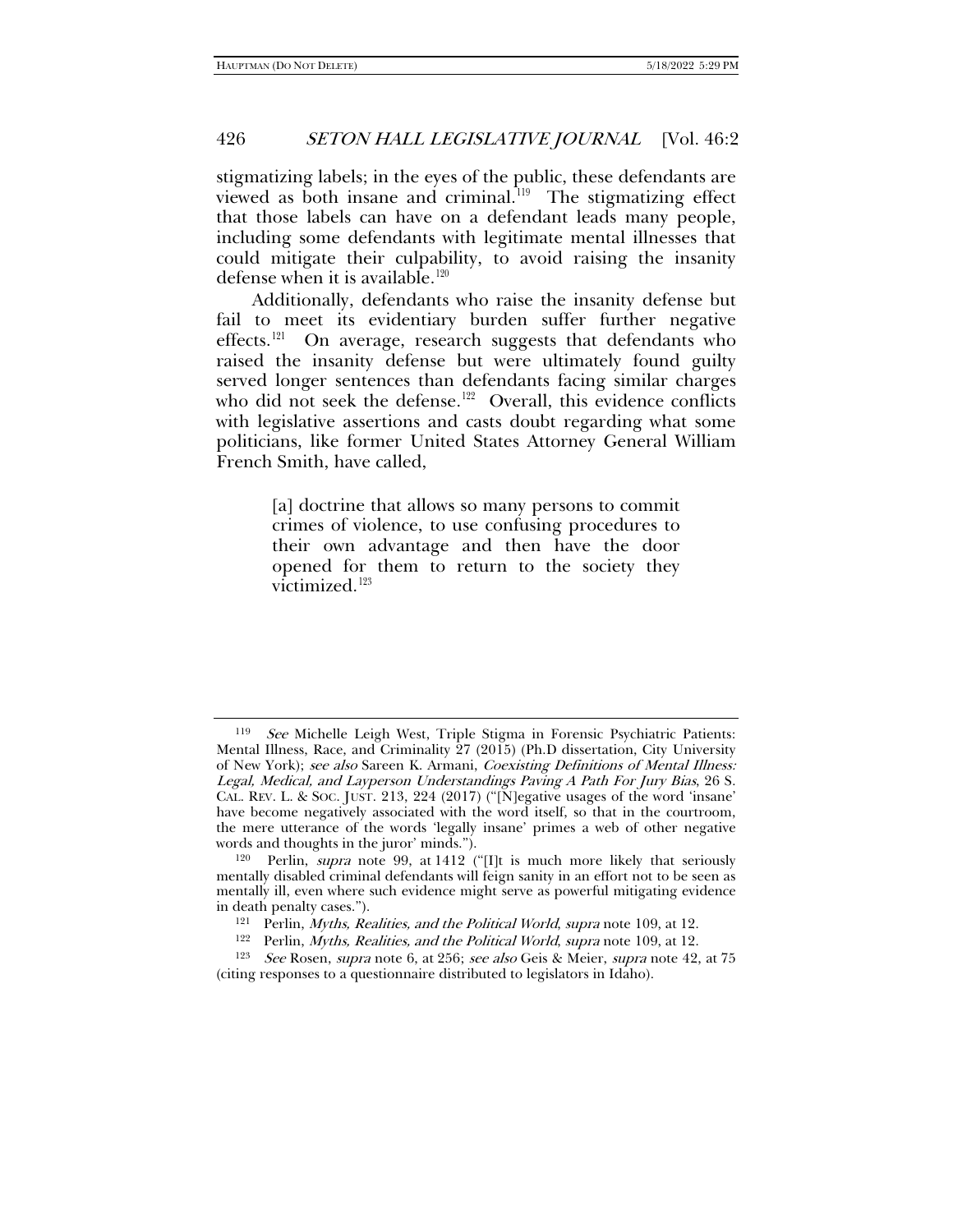# C. The Insanity Defense Releases Dangerous Individuals Back into the Public

A third belief, and perhaps the one that has been most frequently referenced in legislative debates, is the idea that the insanity defense threatens the public by allowing dangerous individuals to avoid prison and rejoin society where they can cause further harm.<sup>[124](#page-22-0)</sup> The public, however, overestimates how often the defense is raised and its overall success rate, underestimates how quickly those found NGRI are released, and incorrectly distrusts the ability of medical professionals to accurately determine whether individuals pose a danger to themselves or others.<sup>[125](#page-22-1)</sup>

Just like the other major beliefs, empirical data calls into question this view of the insanity defense as a revolving door for  $d$ angerous criminals.<sup>126</sup> For one, people heavily overestimate the use of the defense, with some studies indicating that "[t]he public's estimate is actually [forty-one] times greater than the actual plea rate of  $0.9\%$ ."<sup>[127](#page-22-3)</sup> This low usage is further exemplified by the fact that the actual success rate of the defense is relatively low as well.<sup>[128](#page-22-4)</sup> Even more, defendants who are found NGRI are often not released back into society as some would suggest.<sup>[129](#page-22-5)</sup> States that allow the insanity defense have procedures for

<span id="page-22-5"></span><sup>129</sup> Morse & Bonnie, *supra* note [78,](#page-13-3) at  $494$ ; see also Perlin, *Myths, Realities*, and the Political World, supra note [109,](#page-19-0) at 12 ("A comprehensive study of California practice showed that only one percent of insanity acquitted defendants were released following their NGRI verdict and that an additional four percent were placed on conditional release, the remaining 95 percent being hospitalized.").

<sup>&</sup>lt;sup>124</sup> See Rosen, supra note [6,](#page-1-7) at 256; see Geis & Meier, supra note [42,](#page-8-0) at 79.

<span id="page-22-2"></span><span id="page-22-1"></span><span id="page-22-0"></span><sup>&</sup>lt;sup>125</sup> Perlin, *Myths, Realities, and the Political World, supra* note [109,](#page-19-0) at  $11-12$ ; see also Elmore, supra note [93,](#page-16-9) at 15.

<sup>&</sup>lt;sup>126</sup> See Rosen, supra note [6,](#page-1-7) at  $258-59$ .

<sup>127</sup> Elmore, supra note [93,](#page-16-9) at 53.

<span id="page-22-4"></span><span id="page-22-3"></span><sup>&</sup>lt;sup>128</sup> One study that examined eight states found that the average acquittal rate was twenty-six percent. Elmore, *supra* note [93,](#page-16-9) at 53 (reporting findings from a 1994 study that showed participants' estimates of insanity defense success rates were eighty-one times greater than the actual success rate). It is important to note, however, that the percentage was skewed by states like Washington, where the success rate of the defense was eighty-seven percent because most insanity pleas occurred with the consent of the prosecution. Lisa A. Callahan et al., The Volume and Characteristics of Insanity Defense Pleas: An Eight-State Study, 19 BULL. AM. ACAD. PSYCHIATRY & L. 331, 334–35 (1991) [hereinafter Callahan et al., An Eight-State Study].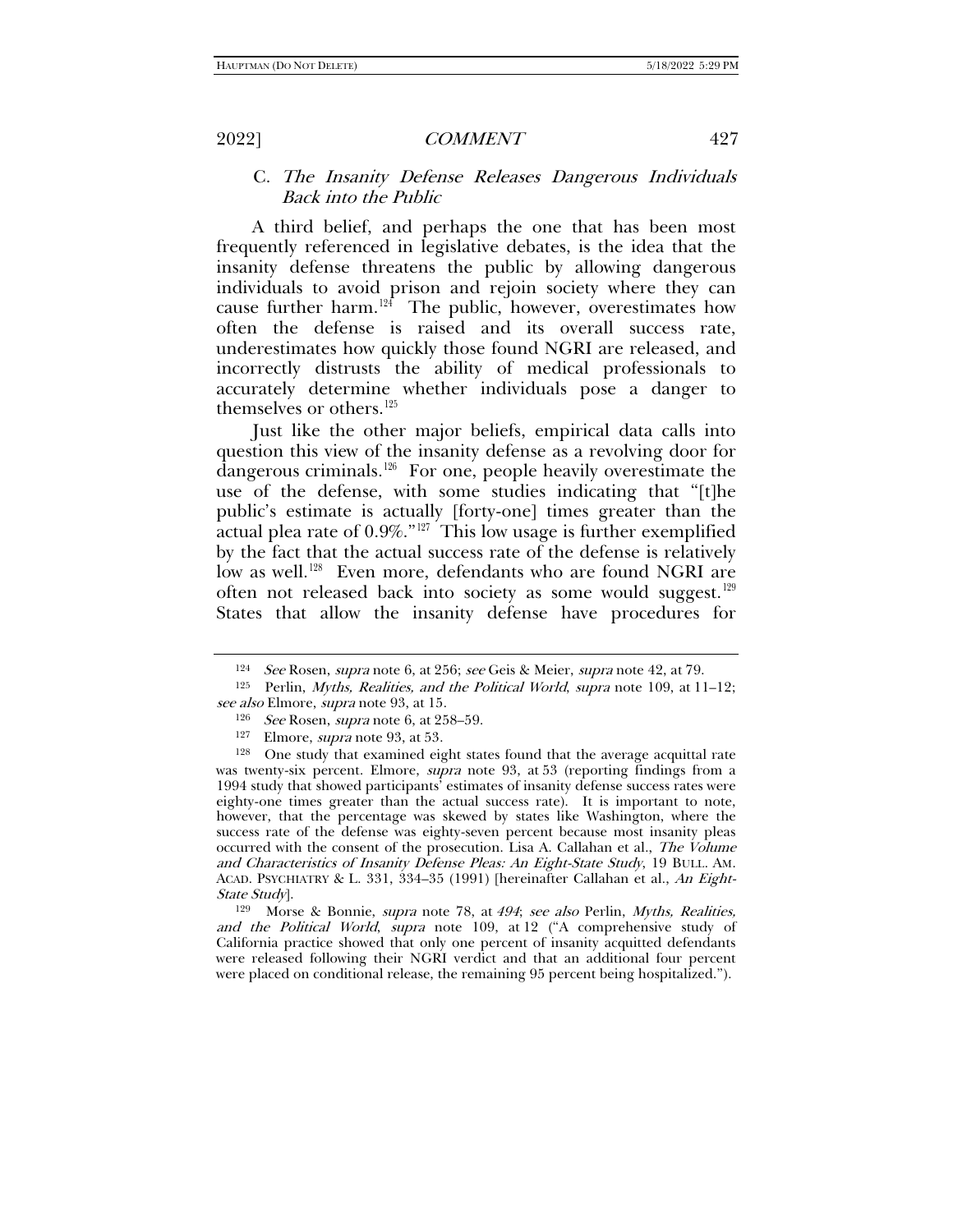individuals found NGRI to automatically face civil commitment proceedings, which would send NGRI defendants to secure mental health facilities instead of allowing them to immediately reenter society.<sup>[130](#page-23-0)</sup> Furthermore, civilly committed defendants, on average, spend roughly the same or significantly more time in mental health facilities than they would have otherwise spent in prison. $^{131}$  $^{131}$  $^{131}$ 

Another key piece of the concern surrounding the danger posed by the insanity defense is the distrust among legislators for psychiatric experts.[132](#page-23-2) Montana state legislator Michael Keedy, in particular, noted the contribution that these beliefs made in his support of restricting the insanity defense when he asserted that psychological conclusions were "arbitrary and God-like determinations."<sup>133</sup> Distrust, like that exemplified by Keedy, is somewhat understandable, as some historical studies indicate that psychiatric experts are unable to accurately determine which patients pose a danger to society.<sup>134</sup> However, after reanalyzing these historical studies and conducting further research with updated methodology, it has become clear that medical professionals are more accurate at determining how dangerous these patients are than many had previously believed.<sup>[135](#page-23-5)</sup> As was the case with the other major beliefs regarding the insanity defense, this again calls into question the rationales used by legislators to support the mens rea approach.

# <span id="page-23-7"></span>D. The Insanity Defense is Useless Because Insanity is Untreatable

The last major belief that commonly underlies support for the mens rea approach is the idea that a defendant's goal of seeking treatment rather than punishment for individuals with mental illness is useless because treatment is largely ineffective.<sup>[136](#page-23-6)</sup>

<sup>&</sup>lt;sup>130</sup> Morse & Bonnie, *supra* not[e 78,](#page-13-3) at 494.

<sup>&</sup>lt;sup>131</sup> See Perlin, *Myths, Realities, and the Political World, supra* note [109,](#page-19-0) at 12.<br><sup>132</sup> Statement of John Maynard, supra note  $\frac{96}{2}$ , at  $\frac{937}{2}$ ; see also Bender, supp

Statement of John Maynard, supra note [26,](#page-5-6) at 237; see also Bender, supra

<span id="page-23-6"></span><span id="page-23-5"></span><span id="page-23-4"></span><span id="page-23-3"></span><span id="page-23-2"></span><span id="page-23-1"></span><span id="page-23-0"></span>note [90,](#page-16-8) at 137 n.30.<br><sup>133</sup> Bender, *supra* not[e 90,](#page-16-8) at 137.

<sup>134</sup> Elmore, supra note [93,](#page-16-9) at 15.

<sup>135</sup> Elmore, supra note [93,](#page-16-9) at 15.

<sup>&</sup>lt;sup>136</sup> See Armani, supra note [119,](#page-21-5) at 218; See also Colleen M. Berryessa, Judicial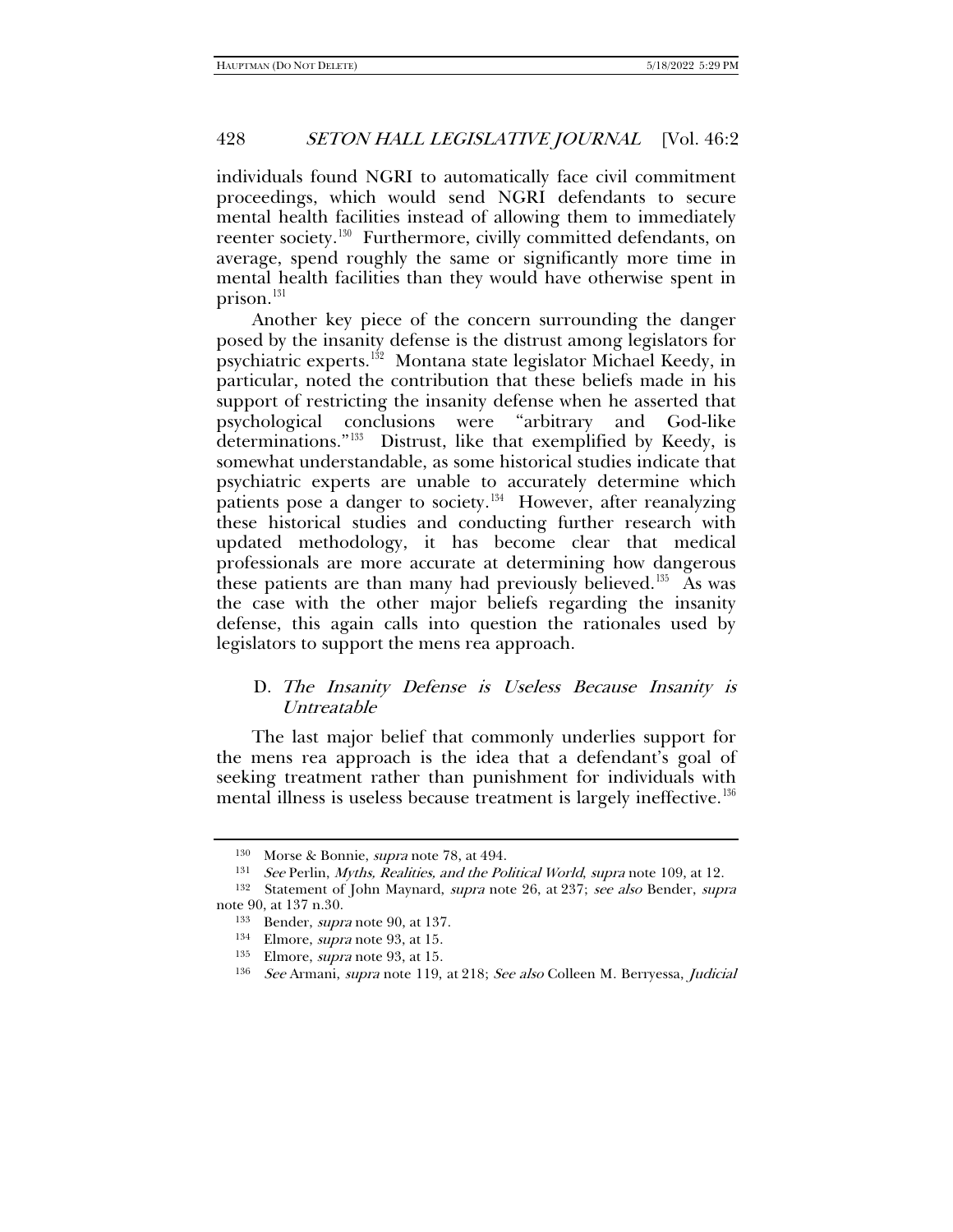In general, this belief is supported by two views. The first view is that the insanity defense provides defendants with incentives to "stay sick," which makes treatment less effective.<sup>[137](#page-24-0)</sup> As previously asserted by Montana State Senator Thomas Towe, who was a chief sponsor for Montana's mens rea reforms:

> [A]llowing a person who has committed a crime to go scot-free without any punishment for his crime makes treatment for his underlying mental illness more difficult. Instead of helping him to understand the seriousness of his actions, the insanity defense allows him to feel he is above the law and ignore the gravity of his actions. This makes his treatment more difficult.<sup>[138](#page-24-1)</sup>

The second view is that mentally ill individuals are untreatable and committing them to a mental health facility, where they may be released sooner in comparison to prison, is an unnecessary risk.[139](#page-24-2) Both of these views culminate in the fear that defendants who are released after civil confinement will re-offend because the treatment they received will not have changed their behavior.<sup>[140](#page-24-3)</sup>

<sup>139</sup> See Armani, supra note [119,](#page-21-5) at 218

[M]edia misrepresentations usually imply that those with mental illnesses can never recover. They are often shown as static characters, creating the impression that even with therapy, it is impossible to get better. If they do get better, the extent to which they are generally shown to recover is mere stabilization, rather than full integration into society with jobs and a social circle.;

see also Bender, supra note [90,](#page-16-8) at 137 n.30 (noting that the sponsor of Montana's mens rea legislation subscribed to the belief that there was no such thing as mental illness or psychiatric treatment).

<span id="page-24-3"></span><sup>140</sup> This assumption underpins many statements made by politicians and is likely supported by a belief that either they were not mentally insane in the first place or the nature of the individual's mental illness is such that they are just as dangerous after having spent time in a psychiatric facility as they were going in, see Geis & Meier, *supra* note [42,](#page-8-0) at 79 ("Legislators also stressed that they were concerned that dangerous offenders were being released from mental institutions

Stereotyping Associated with Genetic Essentialist Biases Toward Mental Disorders and Potential Negative Effects on Sentencing, 53 L. & SOC'Y REV. 202, 206 (2019).

<span id="page-24-2"></span><span id="page-24-1"></span><span id="page-24-0"></span> $137$  Perlin, Myths, Realities, and the Political World, supra note [109,](#page-19-0) at 14; see also KEILITZ & FULTON, supra note [36,](#page-6-6) at 13.

<sup>&</sup>lt;sup>138</sup> KEILITZ & FULTON, *supra* not[e 36,](#page-6-6) at 13.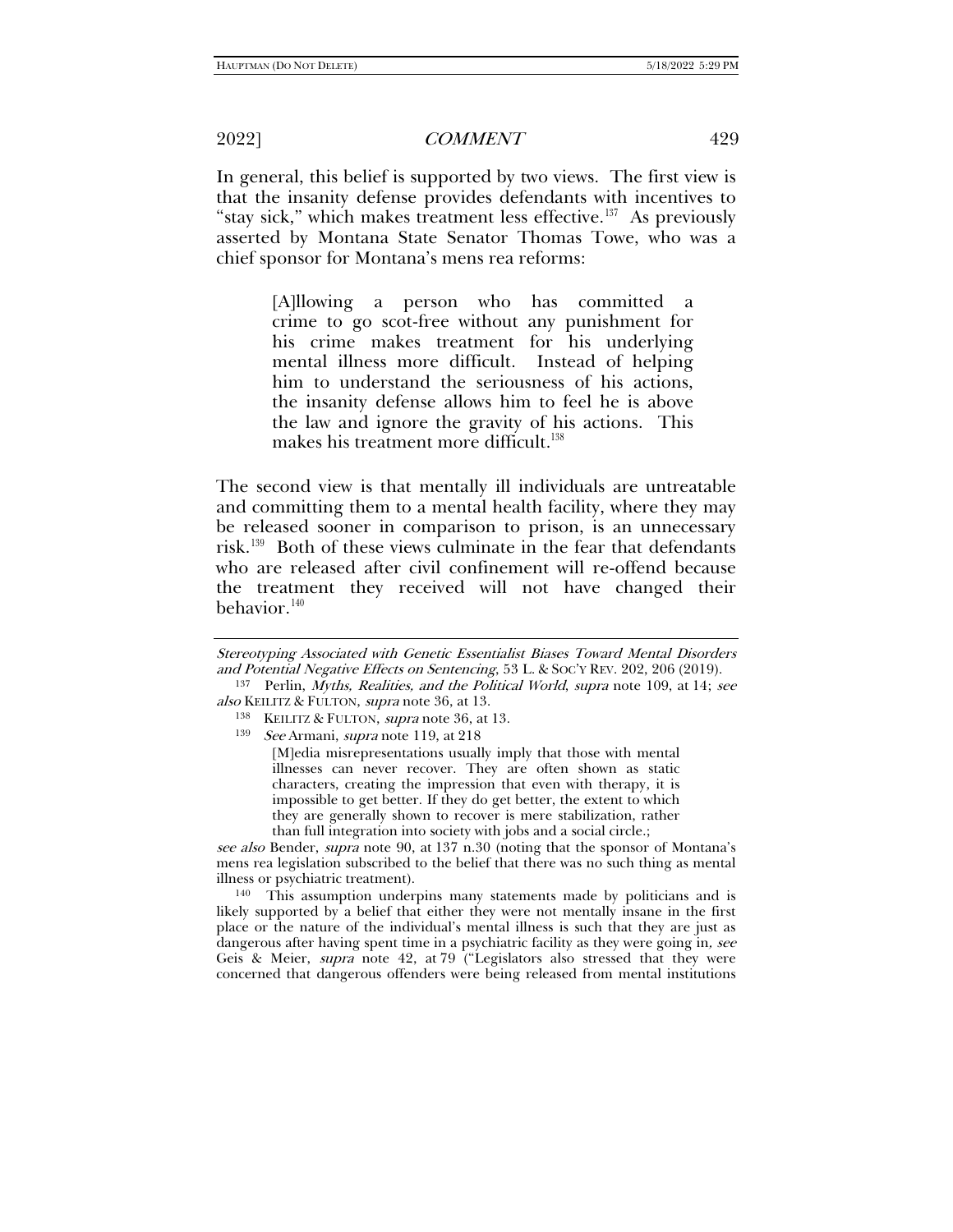Unfortunately, the belief that mental illness treatment is ineffective has some truth to it, as treatability is affected by a self-fulfilling prophecy.<sup>[141](#page-25-0)</sup> When it comes to treating mental illnesses, the process is highly susceptible to the individual's own beliefs. $^{142}$  $^{142}$  $^{142}$ A defendant who is constantly told that their condition is untreatable will likely have lower self-esteem and lower healthcare utilization, leading to higher incidents of negative treatment outcomes.<sup>[143](#page-25-2)</sup> After all, a person who does not believe they can improve will not see the point in taking full advantage of the opportunities provided to them and, as a result, will not receive the full benefits of those opportunities.<sup>[144](#page-25-3)</sup> Perpetuating this doubt, either through direct legislative approval or indirectly through the continued support of the mens rea approach, has consequences that legislatures need to acknowledge and take into account when considering the mens rea approach in the future.<sup>[145](#page-25-4)</sup>

# V. THE NEGATIVE EFFECTS OF ABOLITION

In addition to considering the underlying beliefs behind these reforms to the insanity defense and examining what supporting efforts based on those beliefs might mean, it is also important to consider the actual consequences of the new systems that are being put into practice. In substantively changing their insanity defenses to match the beliefs underpinning the mens rea approach, these legislatures have created systems that themselves act to strengthen the stigma against the mental health community. In protecting the public from defendants who may or may not be mentally ill, and in addressing the supposedly destabilizing effect that mental health testimony has on the

- 
- <span id="page-25-1"></span><span id="page-25-0"></span><sup>142</sup> Armani, supra note [119,](#page-21-5) at 221.
- <span id="page-25-2"></span><sup>143</sup> Armani, supra note [119,](#page-21-5) at 221.
- <span id="page-25-3"></span><sup>144</sup> Armani, supra note [119,](#page-21-5) at 221.
- <span id="page-25-4"></span><sup>145</sup> Armani, supra note [119,](#page-21-5) at 221.

without first having served the amount of time that would have been imposed on them had they been deemed guilty of the criminal act."); see also Rosen, supra note [6,](#page-1-7) at 256 (quoting former Massachusetts governor who, in arguing against the insanity defense, said of defendants using the insanity defense, "Do you want people who commit these terrible murders to be out in a year, two, three, walking streets again?"). This again assumes that such individuals will either be directly released back into society or receive treatment during those years and upon release be just as likely to harm others as they were before.<br><sup>141</sup> Armani, *supra* note [119,](#page-21-5) at 221.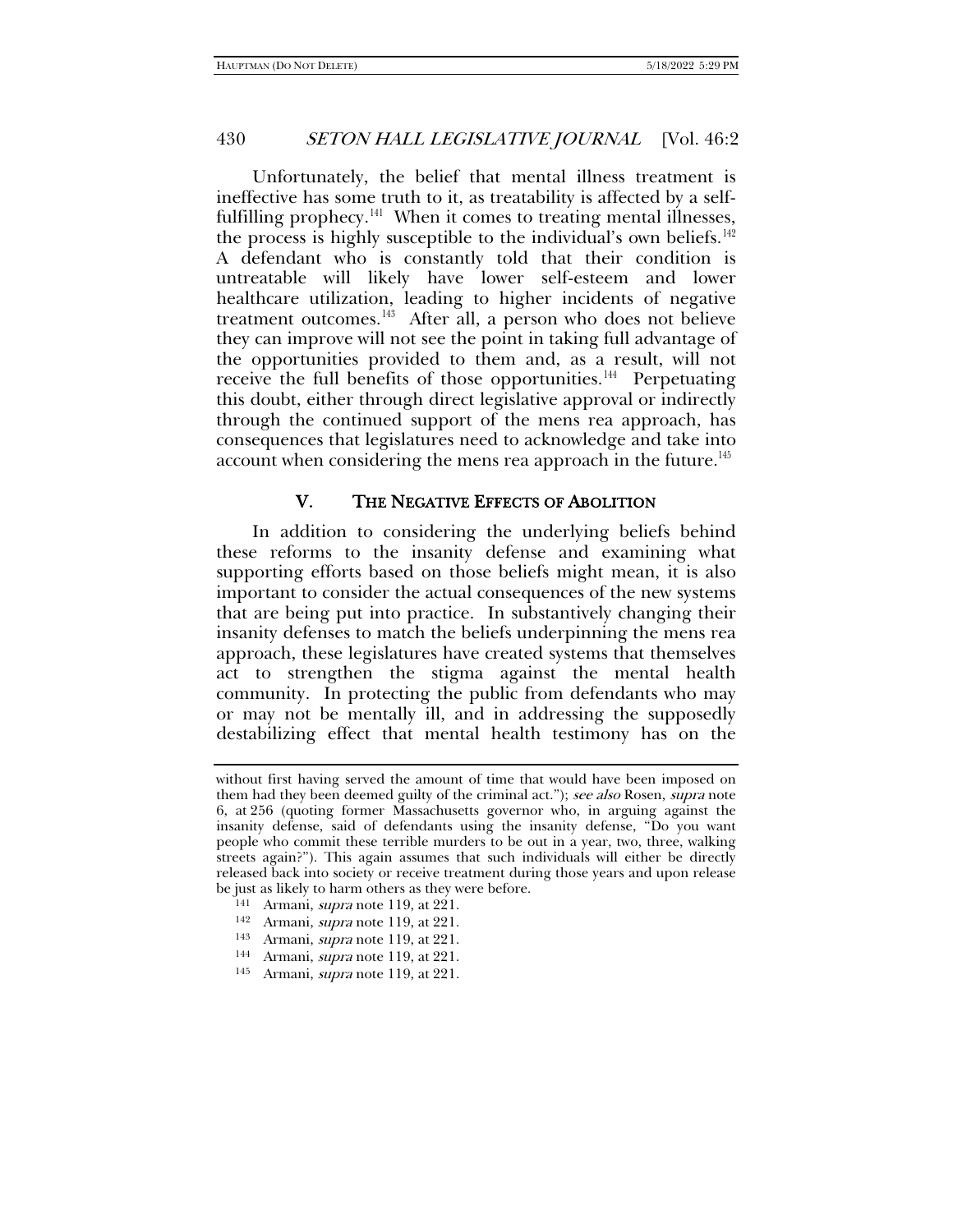<span id="page-26-0"></span>criminal justice system, the mens rea approach has made it almost impossible to introduce mental health evidence to avoid guilt.[146](#page-26-1) Furthermore, the mens rea approach has also made it more likely that a mentally ill defendant will receive a more restrictive sentence and will be subjected to worse treatment outcomes through incarceration.<sup>[147](#page-26-2)</sup>

# A. More People Are Found Guilty Under the Mens Rea Approach

At its core, the mens rea approach has been a legislative response to a belief that it is necessary to restrict how and when mental health evidence should be introduced during a trial.<sup>[148](#page-26-3)</sup> To protect public safety, which is believed to be threatened by the defense, state legislatures have effectively removed all but one way in which mental health evidence could be used to avoid a guilty verdict.[149](#page-26-4) Once a trial has begun, the reformed systems allow defendants only to present evidence of mental illness to negate the intent requirement of a crime, which is very difficult to successfully do.<sup>[150](#page-26-5)</sup> This difficulty stems from the fact that using

<span id="page-26-3"></span><sup>148</sup> From Daniel M'Naughten to John Hinckley, supra note [17.](#page-3-8) Even without testimony from Kansas state legislators, the fact that the adoption of the mens rea approach was preceded by attempts to adopt other restrictive reforms to the insanity defense indicates that such a restriction was at least one reason that the legislature adopted the mens rea approach. See also Spring, supra note [44,](#page-8-5) at 45.

When mental illness is considered, it can affect the sentencing disposition in two ways: it might justify a lesser sentence, or it might suggest special treatment. A post-conviction imposition of special treatment limits the state's options. Any special treatment must be accorded within the criminal system-the choice of civil commitment is no longer available. Moreover, the sentencer's choice of disposition may be constricted by minimum prison requirements, or even stipulated by determinate sentencing statutes.

<span id="page-26-5"></span><sup>150</sup> Morse & Bonnie, supra not[e 78,](#page-13-3) at 491.

<span id="page-26-1"></span><sup>146</sup> See Lynnette S. Cobun, The Insanity Defense: Effects of Abolition Unsupported by a Moral Consensus, 9 AM. J. L. & MED. 471, 480–82 (1983).

<span id="page-26-2"></span><sup>147</sup> See Berryessa, supra note [136;](#page-23-7) see also E. FULLER TORREY ET AL., TREATMENT ADVOC. CTR., THE TREATMENT OF PERSONS WITH MENTAL ILLNESS IN PRISONS AND JAILS: A STATE SURVEY 14–18 (2014), https://www.treatmentadvocacycenter.org/storage/documents/treatment-behindbars/treatment-behind-bars.pdf.

<span id="page-26-4"></span><sup>&</sup>lt;sup>149</sup> See Morse & Bonnie, supra note [78,](#page-13-3) at 491-93; See also Cobun, supra note [146,](#page-26-0) at 495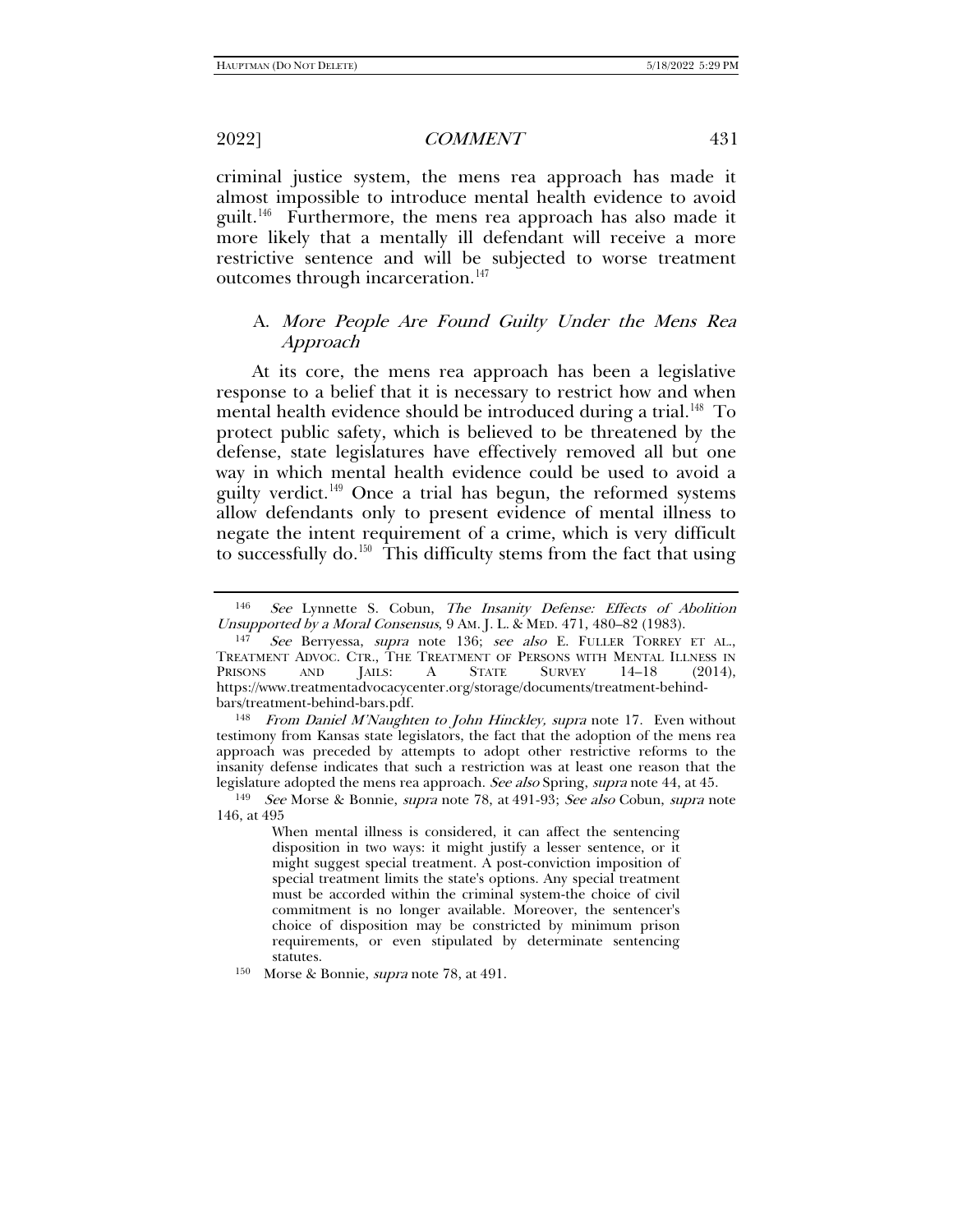mental health evidence to suggest a defendant was incapable of forming the requisite mental state of a crime is primarily effective with specific intent crimes, but far less effective when the requisite mens rea requirement is general intent or criminal negligence.<sup>[151](#page-27-0)</sup> This means that while the mens rea system now used by these four states may be effective for defendants charged with murder, it will be ineffective if a prosecutor decides to downgrade the charge to negligent homicide, placing defendants at a severe disadvantage.[152](#page-27-1)

For example, consider the hypothetical situation where a defendant is charged with intentional homicide for shooting and killing a person that the defendant firmly believed to be a bear.<sup>[153](#page-27-2)</sup> Since intentional homicide requires the defendant to have acted intentionally, the defendant may be able to successfully use the mens rea approach to achieve an acquittal because he would be able to argue that he did not intend to shoot a human being.<sup>[154](#page-27-3)</sup> On the other hand, if the defendant's charge is downgraded to negligent homicide, the prosecution is required to prove that a reasonable person in the defendant's position would have been aware that they were shooting a human being and any evidence that the defendant suffered from a severe delusion would be irrelevant.<sup>155</sup> From there, the defendant would be unable to introduce evidence of mental illness to avoid conviction because it would only be considered after the defendant was convicted and the sentencing phase had begun.<sup>[156](#page-27-5)</sup>

The mens rea approach has made achieving acquittal, which was already an uphill battle with the traditional form of the defense, impossible for defendants with all but the most severe mental illnesses and facing all but the most severe criminal charges[.157](#page-27-6) Studies conducted in the wake of Montana's adoption

<span id="page-27-0"></span><sup>151</sup> See Cobun, supra note [146,](#page-26-0) at 480-81.

<sup>152</sup> Morse & Bonnie, supra not[e 78,](#page-13-3) at 492.

<sup>&</sup>lt;sup>153</sup> Nusbaum, *supra* note [4,](#page-1-0) at 1524 n.51.

<sup>154</sup> Nusbaum, *supra* note [4,](#page-1-0) at 1524 n.51.

<sup>&</sup>lt;sup>155</sup> Nusbaum, *supra* note [4,](#page-1-0) at 1524 n.51.

<sup>156</sup> Kahler v. Kansas, 140 S. Ct. 1021, 1026 (2020).

<span id="page-27-6"></span><span id="page-27-5"></span><span id="page-27-4"></span><span id="page-27-3"></span><span id="page-27-2"></span><span id="page-27-1"></span><sup>157</sup> See Lisa A. Callahan et al., The Hidden Effects of Montana's "Abolition" of the Insanity Defense, 66 PSYCHIATRIC Q. 103, 107, 116 (1995) [hereinafter Callahan et al., PSYCHIATRIC Q.] (comparing the thirty-eight NGRI verdicts during the three years prior to the reform with six NGRI verdicts during the first six years following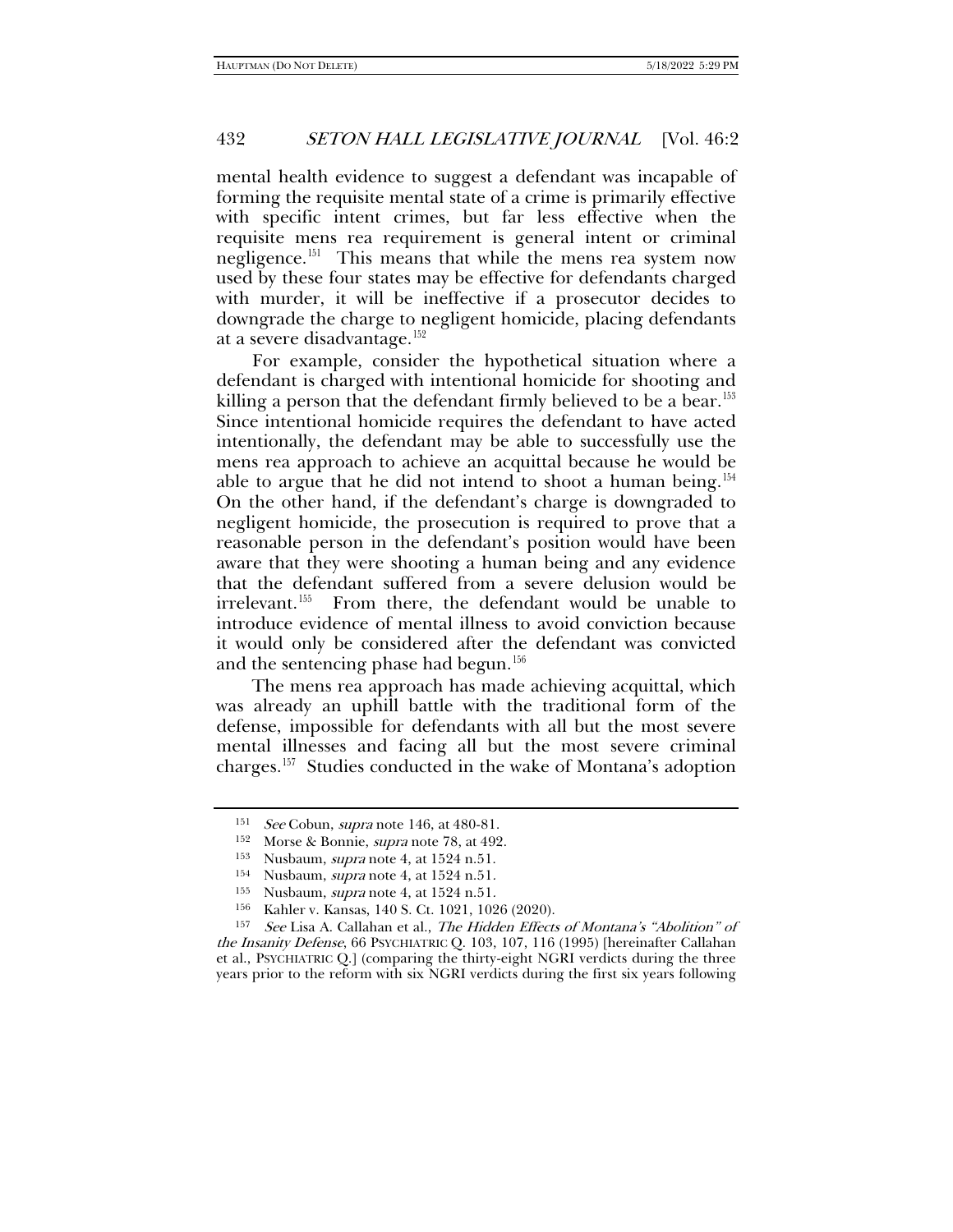of the mens rea approach show that while the number of defendants who raised the insanity defense did not change following the reform, the insanity defense's success rate sharply declined.<sup>158</sup> While this may have admittedly been the goal that the legislature had in mind when enacting these reforms, the fact that some of these individuals would have avoided a guilty verdict and been provided treatment under the traditional insanity defense cannot be ignored.<sup>[159](#page-28-1)</sup>

Furthermore, these studies also indicated an additional "hidden outcome" of mens rea reforms by noting that, overall, more mentally ill defendants were being released without imprisonment or hospitalization.<sup>160</sup> The study hypothesized that without a reliable method to recognize that a defendant's mental illness mitigated their culpability, more defendants were being found incapable of standing trial ("IST").<sup>161</sup> As civil commitment proceedings were not statutorily required to commence following an IST acquittal, more mentally ill defendants were ultimately being released directly back into the general public.<sup>[162](#page-28-4)</sup>

## B. Sentencing Under the Mens Rea Approach

In addition to affecting the success rate of the mental illness defense, legislative beliefs also appear to have negatively affected sentencing outcomes for mentally ill defendants in these four states.<sup>163</sup> This is because legislators took much of the This is because legislators took much of the responsibility for evaluating mental health evidence out of the hands of jurors and shifted that responsibility to judges.<sup>164</sup> This occurred out of a belief that jurors were unable to properly evaluate the defense, allowing too many dangerous individuals to be released without any punishment.<sup>[165](#page-28-7)</sup> In making judges

<span id="page-28-2"></span><span id="page-28-1"></span><span id="page-28-0"></span>the reform).

<sup>158</sup> See id. at 116.

<sup>159</sup> See id. at 115–16.

<sup>160</sup> See id.

<sup>&</sup>lt;sup>161</sup> See id. at 116.

 $162$  *See id.* at 116.

<sup>&</sup>lt;sup>163</sup> See Berryessa, supra note [136,](#page-23-7) at 205-06.

<span id="page-28-6"></span><span id="page-28-5"></span><span id="page-28-4"></span><span id="page-28-3"></span><sup>164</sup> See Berryessa, supra note [136,](#page-23-7) at 205–06; see also Kahler v. Kansas, 140 S. Ct. 1021, 1031 (2020).

<span id="page-28-7"></span><sup>&</sup>lt;sup>165</sup> See Geis & Meier, supra note [42,](#page-8-0) at 74; see also Kahler, 140 S. Ct. at 1031 ("[S]entencing is the appropriate place to consider mitigation: [t]he decisionmaker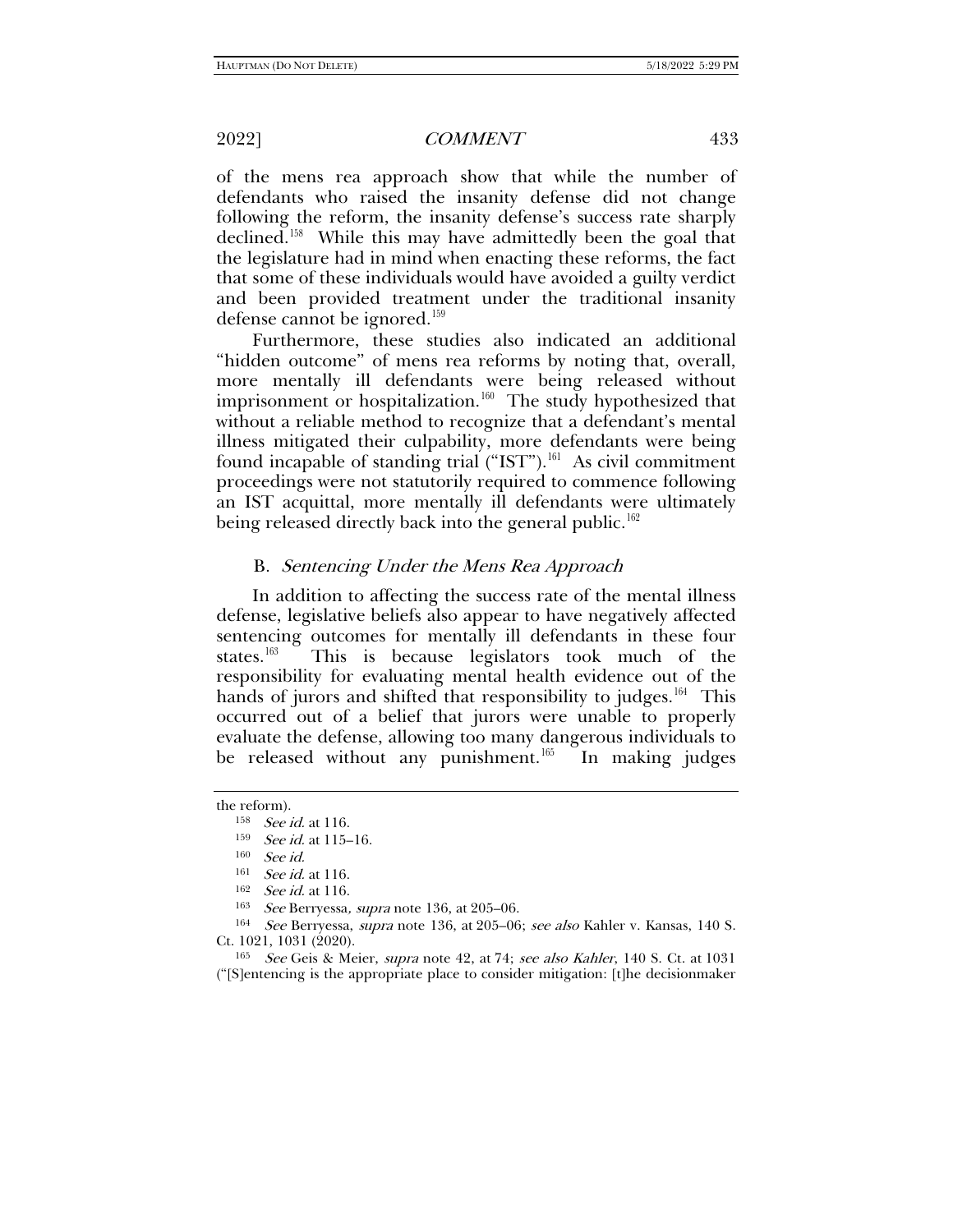responsible for these evaluations, politicians, like former Idaho Attorney General David Leroy, hoped that this "would remove confusion from the courtroom as lay jurors try to determine the very complex issues surrounding that determination."<sup>[166](#page-29-0)</sup>

Unfortunately, research suggests that this shift has created a problem because judges generally impose more restrictive sentences in response to mental health evidence than they otherwise would impose in cases where mental health evidence is not introduced.<sup>[167](#page-29-1)</sup> While not true for every case in every jurisdiction, the overall trend regarding these harsher sentences appears to exist and would only become increasingly prevalent in a mens rea system that relies upon judicial evaluations.[168](#page-29-2) These more restrictive sentences are largely a result of judges holding the same underlying beliefs that influenced legislators in adopting the reforms; namely, that mentally ill defendants pose a danger to society and that treatment is ineffective for such individuals.<sup>169</sup> For example, in a survey examining judicial For example, in a survey examining judicial

<span id="page-29-1"></span><sup>167</sup> This conclusion is based on survey data collected from judges in an effort to see how their sentencing processes are affected by perceptions of defendants. These studies show that evidence of mental disorders can result in more restrictive sentences due to a perception that such individuals are more dangerous. See Berryessa, supra note [136,](#page-23-7) at 205–06 (citing Shayne Jones & Elizabeth Cauffman, Juvenile Psychopathy and Judicial Decision Making: An Empirical Analysis of an Ethical Dilemma, 26 BEHAV. SCI. & L. 151–165 (2008)).

<sup>168</sup> Berryessa, supra note [136,](#page-23-7) at 206.

<span id="page-29-3"></span><span id="page-29-2"></span><sup>169</sup> Shayne Jones & Elizabeth Cauffman, *Juvenile Psychopathy and Judicial* Decision Making: An Empirical Analysis of an Ethical Dilemma, 26 BEHAV. SCI. & L. 151, 159 (2008)

> The findings from the current study suggest that a hypothetical defendant who is both labeled with psychopathy and ascribed as possessing psychopathic traits is perceived as less amenable to treatment and recommended for more restrictive placements than a youth with no diagnosis. Also, an adolescent who is labeled with psychopathy, described as possessing psychopathic traits, or labeled and described as psychopathic is perceived by judges as representing more of a danger to the community.;

there can make a nuanced evaluation of blame, rather than choose, as a trial jury must, between all and nothing.").

<span id="page-29-0"></span><sup>&</sup>lt;sup>166</sup> Geis & Meier, supra note [42,](#page-8-0) at 74; see also KEILITZ & FULTON, supra note [36,](#page-6-6) at 14 (quoting David Leroy who also stated that, if "[p]roperly understood, the Idaho statute eliminates confusion, substitutes a simple and constitutional method of determining guilt or innocence, moves the issue of a defendant's need for mental treatment to the judge's discretion at sentencing, and better protects the rights of society, the victim, and the defendant.").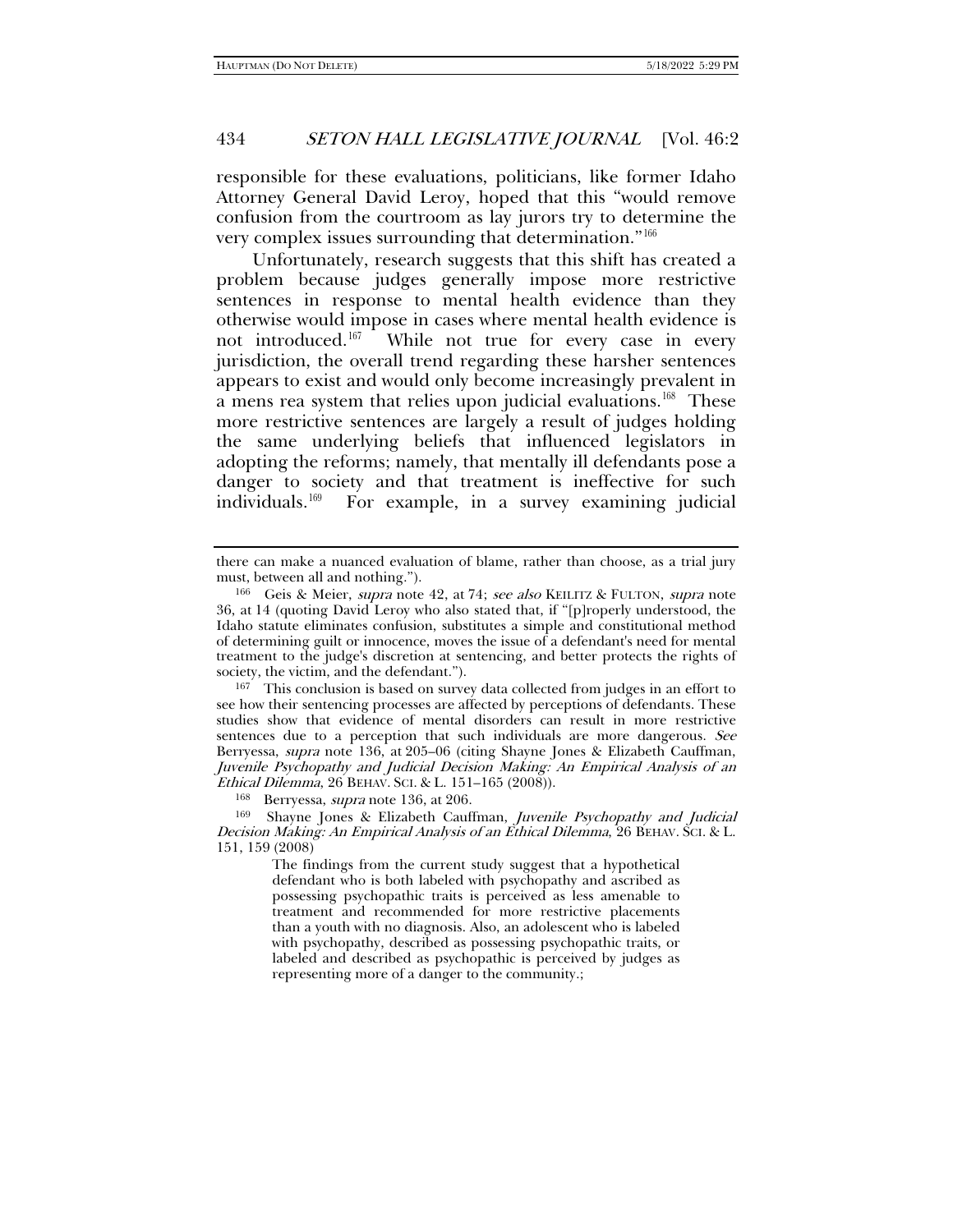stereotyping about mental illness, one judge responded to a question about how a defendant's mental disorder may affect the judge's sentencing consideration by asserting that:

> There are some people that have a diminished capacity [due to mental illness] . . . they are the ones who're getting to the most trouble and cause the most problems in our community, and it's not entirely fair to lump them in the same category with somebody who would consciously choose to do an evil act. But on the practical side of things, even if we shouldn't say that they're bad people, we need to make sure that society is safe from them because they are an increased danger.<sup>[170](#page-30-0)</sup>

As for treatability, this is linked to more restrictive sentences because receiving treatment is viewed as going hand-in-hand with a defendant's ability to eventually become a safe and contributing member of society.<sup>171</sup> In response to that same survey regarding judicial stereotyping, a second judge stated that:

> [i]t is what it is and I still would just look at the danger to the community and the chance for . . . medication and rehabilitation . . . protecting the community is always of the utmost importance . . . . It's something that we use in considering whether to release someone back into the community.[172](#page-30-2)

Evidence suggests that judges who believe that recovery is unlikely are more willing to impose harsher prison sentences with longer periods of confinement because judges may think to themselves "nothing that I do in terms of treatment is going to change their behavior."[173](#page-30-3) This is ultimately the same concern expressed by legislators regarding their view of the insanity

<span id="page-30-3"></span><span id="page-30-2"></span><span id="page-30-1"></span><span id="page-30-0"></span>see also KEILITZ & FULTON, supra note [36,](#page-6-6) at 13-14.

<sup>170</sup> Berryessa, supra note [136,](#page-23-7) at 220–21.

<sup>171</sup> Berryessa, supra note [136,](#page-23-7) at 223.

<sup>&</sup>lt;sup>172</sup> Berryessa, *supra* note [136,](#page-23-7) at 223.

<sup>173</sup> Berryessa, supra note [136,](#page-23-7) at 222.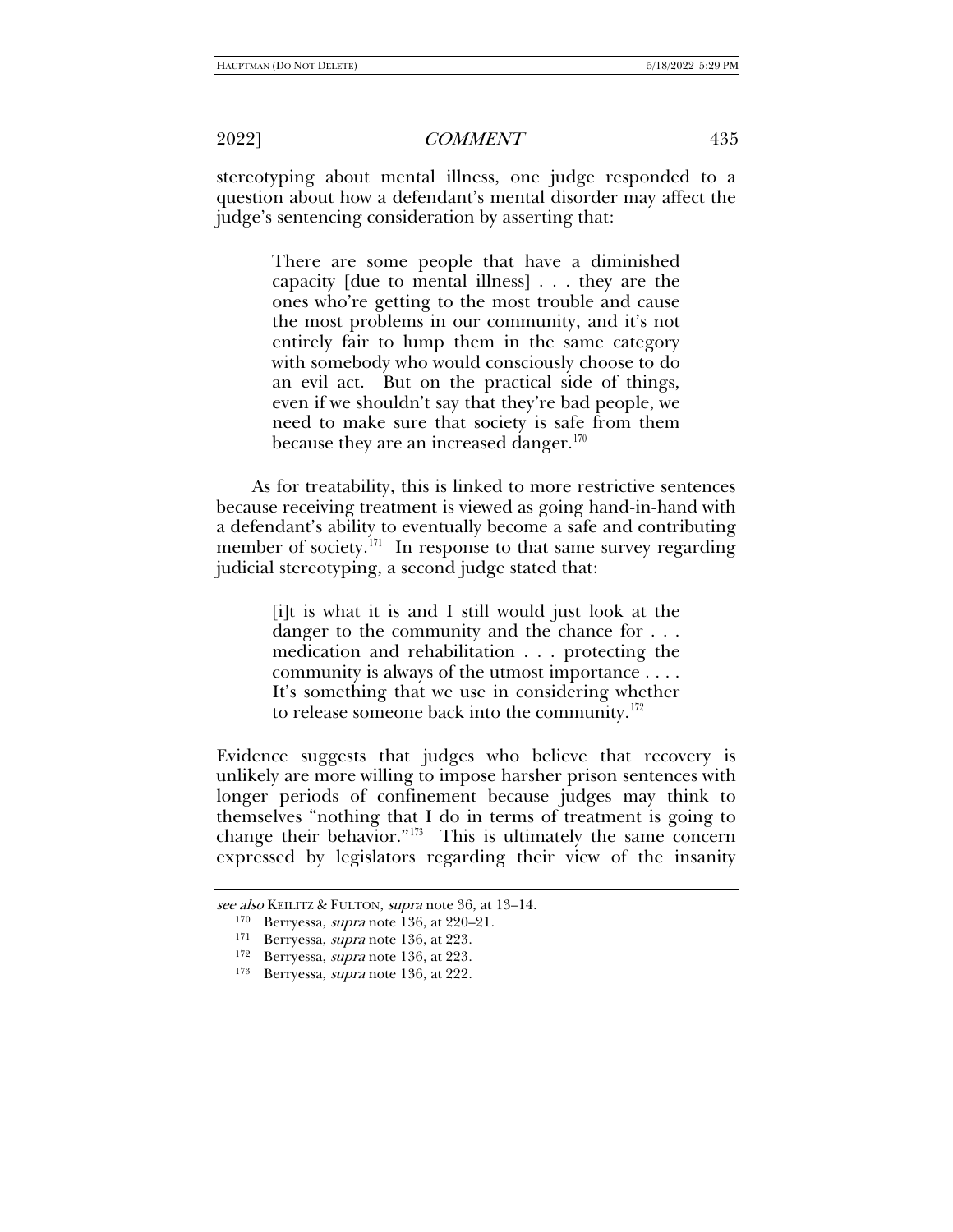defense as a fast track for mentally ill defendants to be released back into society where they will cause further harm.<sup>[174](#page-31-0)</sup>

The fact that these are similar underlying beliefs is important and cannot be ignored. While it has not been concretely studied, it is reasonable to fear that these judicial assumptions may be strengthened by legislatures providing these views with a sense of authorization and acceptance through their adoption of policies based upon them. After all, the accuracy of these beliefs is being validated by their use in justifying a reformation of the insanity defense. Whether this legislative belief was explicitly accepted, in the case of Montana and Idaho, or implicitly supported by states continuing to use and defend the mens rea approach, the mere possibility of this effect should warrant some caution.

## C. Deepening Structural Stigma

While not directly caused by the changes enacted by these state legislatures, it is also important to note that longer and more frequent prison sentences, which may occur from the reliance on judicial sentencing, are made even worse for individuals with mental illness because of structural stigma within the criminal justice system.<sup>[175](#page-31-1)</sup> Structural stigma is a term that refers to the inequities and injustices found within society and institutions that restrict the freedoms of specific populations.<sup>[176](#page-31-2)</sup> In the context of mental illness, structural stigma plays an

<span id="page-31-2"></span> $176$  *Id.* at 2.

<span id="page-31-0"></span><sup>174</sup> See, Rosen, supra note 6, at 258-59; see also Geis & Meier, supra note 42, at 79.

<span id="page-31-1"></span> $175$  See Tracy Pugh et al., COMM. ON THE Sci. OF CHANGING BEHAV. HEALTH SOC. NORMS, STRUCTURAL STIGMA AND MENTAL ILLNESS 6 (2015), https://sites.nationalacademies.org/cs/groups/dbassesite/documents/webpage/dbasse \_170045.pdf

Structural stigma is apparent in several areas related to the criminal justice system, including laws and policing policies that make [people with mental illness ("PMI")] vulnerable to arrest; the adjudication processes that PMI are less equipped to navigate than people without [mental illness]; the lack of [mental health] treatment services and support for PMI within the criminal justice system; and the decreased likelihood PMI face in being disentangled from the criminal justice system compared to people without [mental illness].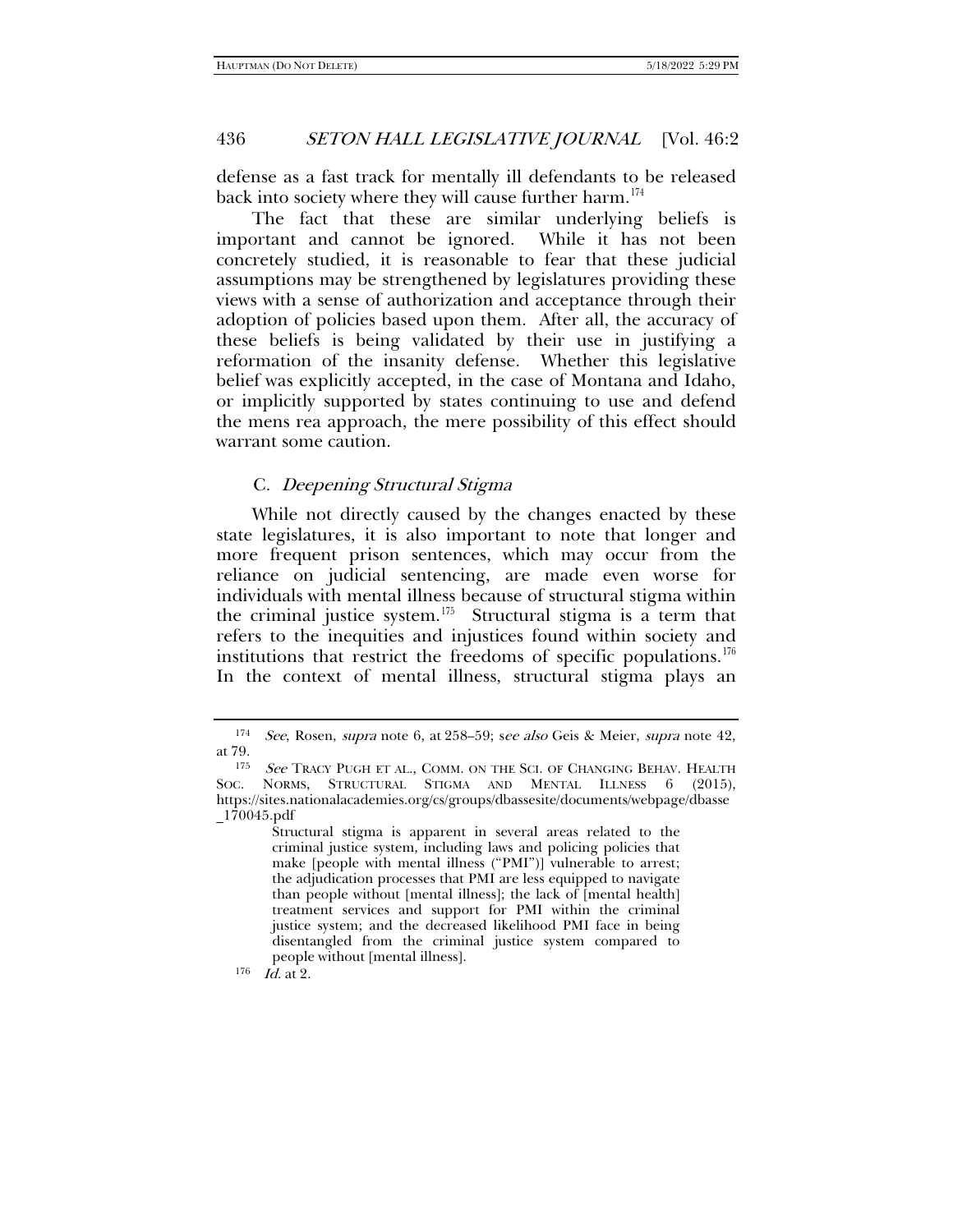important role because of the way the criminal justice system was designed.[177](#page-32-0) Mentally ill individuals that find themselves within the criminal justice system often struggle because it was neither designed nor properly equipped to accommodate their differences.<sup>[178](#page-32-1)</sup>

Individuals with mental illness generally serve longer portions of their sentences than other prisoners because they are less likely to be approved for parole and are more likely to break prison rules, which prevents them from receiving sentence reductions for good behavior.<sup>[179](#page-32-2)</sup> Additionally, even when they manage to follow the rules, mentally ill individuals are often denied the opportunity for early release simply because many community programs that supervise parolees do not want to be responsible for them.[180](#page-32-3) It is simply a reality that, on average, the criminal justice system treats prisoners with mental illness more harshly than those without.<sup>[181](#page-32-4)</sup> These differences can then result in harmful narratives when legislators use statistics, like the increase in the average time served by mentally ill individuals, without considering their proper context to support conclusions such as the belief that the insanity defense should be removed so that the state can "rid . . . the streets of some of the most dangerous people that are out there, that are committing a disproportionate number of crimes."[182](#page-32-5)

## VI. CONCLUSION

In the end, even though the issue of the mens rea approach's constitutionality has been largely settled by the Supreme Court, further discussion of the mens rea approach is still warranted. Beyond the question of whether state legislatures can adopt or continue to support such reforms is the question of whether state legislatures should adopt such reforms. While the insanity

 $177$  *Id.* at 6.

<sup>178</sup> Id.

<span id="page-32-4"></span><span id="page-32-3"></span><span id="page-32-2"></span><span id="page-32-1"></span><span id="page-32-0"></span><sup>179</sup> TORREY ET AL., supra note 147, at 14; see also Virginia Aldigé Hiday & Padraic J. Burns, Mental Illness and the Criminal Justice System, in HANDBOOK FOR THE STUDY OF MENTAL HEALTH 478, 493 (Teresa L. Scheid & Tony N. Brown eds. 2d. 2010).

<sup>&</sup>lt;sup>180</sup> *See* Hiday & Burns, *supra* note 179, at 493.<br><sup>181</sup> *See* Hiday & Burns, *supra* note 179, at 490–93.

<span id="page-32-5"></span><sup>182</sup> Rosen, supra note 6, at 256.